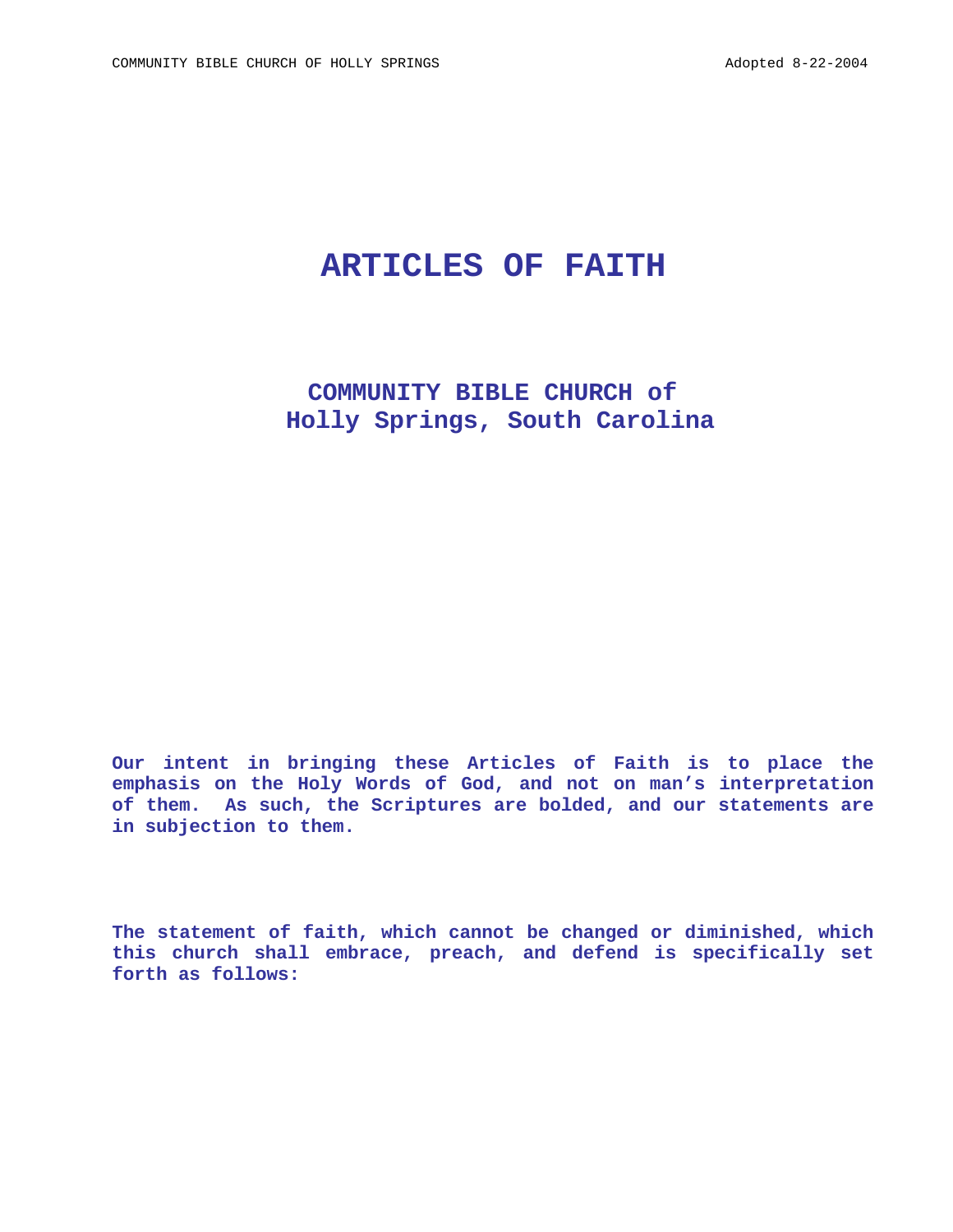# **TABLE OF CONTENTS**

| I.  | Verbally Inspired, Completed, Final Authority, Inerrant                                                                                                                                                                                            |
|-----|----------------------------------------------------------------------------------------------------------------------------------------------------------------------------------------------------------------------------------------------------|
| II. | Eternal, Three Persons, Co-Equal                                                                                                                                                                                                                   |
|     | a. Eternal, Man and God, Virgin Birth, Redemption<br>b. Redemption and Propitiation, Justification<br>c. Resurrected and Ascended, Exalted, Advocate                                                                                               |
| IV. | The Person and Work of the Holy Spirit  8<br>a. Person, Convicting, Indwelling, Sealing<br>b. Teacher and Guide, Filling and Controlling<br>c. Sanctification, Renewal, Image of God, Holiness<br>d. Spiritual Gifts, Sign Gifts, This Present Age |
| v.  | Father-Son-Spirit, By His Word, From Nothing, 6 Days                                                                                                                                                                                               |
| VI. | The Personality of Satan  13<br>Person, Author of Sin, Enemy of God, Condemned                                                                                                                                                                     |
|     | VII. The Total Depravity of Man  14<br>Image of God, Original Sin, Lost Condition                                                                                                                                                                  |
|     | Gift of God, Not Works, Faith, Christ's Blood                                                                                                                                                                                                      |
| IX. | The Assurance of Believers  16<br>Assured, Liberty, Endure                                                                                                                                                                                         |
| х.  | Great Commission                                                                                                                                                                                                                                   |
| XI. | Universal Church, Local Body, Exalt, Edify,<br>Evangelize, Separation and Holiness                                                                                                                                                                 |
|     | a. Rapture, Second Coming<br>b. Tribulation<br>c. Millennial Kingdom<br>d. Eternal Judgment<br>e. Sanctification, Glorification, New Heaven and Earth                                                                                              |
|     | a. Sexual Activity, Gender                                                                                                                                                                                                                         |

**b. Legitimate Marriage**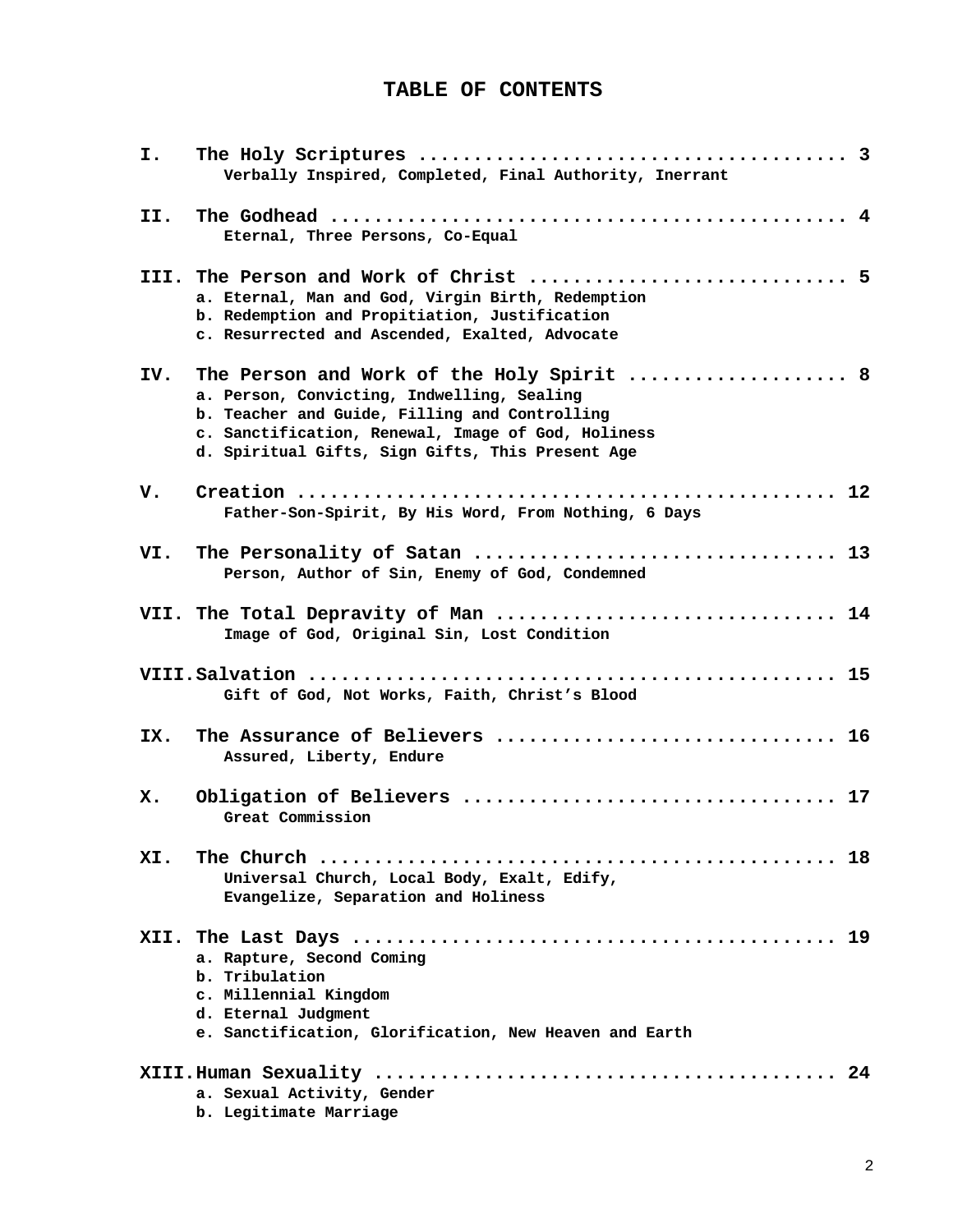#### **I. THE HOLY SCRIPTURES:**

We believe the Holy Scriptures of both the Old and the New Testaments to be the verbally inspired, completed Word of God, and the final authority for faith and life, inerrant and infallible in the original writings.

```
1 Cor 2:13 
13 Which things also we speak, not in the words which man's wisdom 
teacheth, but which the Holy Ghost teacheth; comparing spiritual things 
with spiritual. 
2 Peter 1:20-21 
20 Knowing this first, that no prophecy of the scripture is of any 
private interpretation.
```
**21 For the prophecy came not in old time by the will of man: but holy men of God spake as they were moved by the Holy Ghost.** 

**2 Tim 3:16-17** 

**16 All scripture is given by inspiration of God, and is profitable for doctrine, for reproof, for correction, for instruction in righteousness: 17 That the man of God may be perfect, throughly furnished unto all good works.** 

**Heb 1:1-2 1:1 God, who at sundry times and in divers manners spake in time past unto the fathers by the prophets, 2 Hath in these last days spoken unto us by his Son, whom he hath appointed heir of all things, by whom also he made the worlds;** 

**Ps 119:105 105 Thy word is a lamp unto my feet, and a light unto my path.** 

**Deut 12:32 32 What thing so ever I command you, observe to do it: thou shalt not add thereto, nor diminish from it.** 

**Prov 30:5-6 5 Every word of God is pure: he is a shield unto them that put their trust in him. 6 Add thou not unto his words, lest he reprove thee, and thou be found a liar.** 

**Matt 5:18 18 For verily I say unto you, Till heaven and earth pass, one jot or one tittle shall in no wise pass from the law, till all be fulfilled.** 

**(Additional: He1:1-2,4:12, De4:2, Jn10:35, Re22:19)**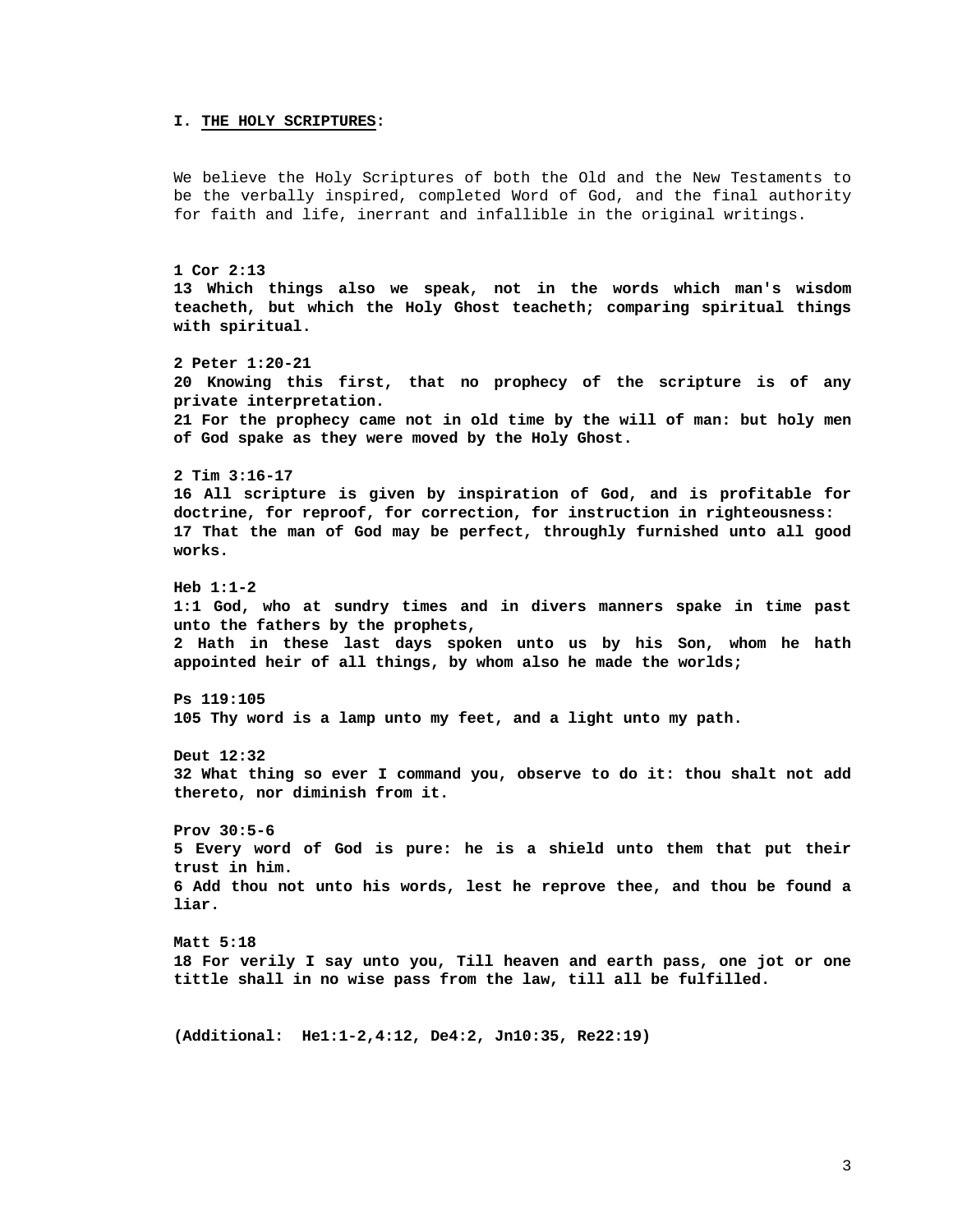### **II. THE GODHEAD:**

We believe in one Triune God, eternally existing in three persons-- Father, Son, and Holy Spirit; co-equal in power and glory. **Deut 6:4 4 Hear, O Israel: The LORD our God is one LORD: Zech 14:9 9 And the LORD shall be king over all the earth: in that day shall there be one LORD, and his name one. 2 Cor 13:14 14 The grace of the Lord Jesus Christ, and the love of God, and the communion of the Holy Ghost, be with you all. Amen. 1 Tim 2:5 5 For there is one God, and one mediator between God and men, the man Christ Jesus; John 15:26 26 But when the Comforter is come, whom I will send unto you from the Father, even the Spirit of truth, which proceedeth from the Father, he shall testify of me: John 17:21-22 21 That they all may be one; as thou, Father, art in me, and I in thee, that they also may be one in us: that the world may believe that thou hast sent me. 22 And the glory which thou gavest me I have given them; that they may be one, even as we are one: 1 Peter 1:2 2 Elect according to the foreknowledge of God the Father, through** 

**sanctification of the Spirit, unto obedience and sprinkling of the blood of Jesus Christ: Grace unto you, and peace, be multiplied.** 

|             | Father       | Son          | Spirit        |
|-------------|--------------|--------------|---------------|
| Eternal     | Ps. 90:2     | Rev. 1:8, 17 | Heb. 9:14     |
| Omnipresent | Jer. 23:24   | Eph. 1:23    | Ps. 139:7-10  |
| Omniscient  | Jer. 17:10   | Rev. 2:23    | I Cor.2:10-11 |
| Omnipotent  | I Pt. 1:5    | II Cor. 12:9 | Rom. 15:19    |
| Holy        | Rev. 15:4    | Acts 3:14    | Eph. 4:30     |
| Righteous   | Rev. 16:7    | I Cor. 1:30  | Rom. $8:4$    |
| Loving      | II Cor.13:14 | I John 3:16  | Rom. 15:30    |

**(Additional: Mt12:19, De4:35, Ga3:20,4:6, ICo8:4, Is44:6, ISam2:2, Jn1:14,6:27, Ep4:6, Ac5:3-4, ICo3:16, Ti2:13)**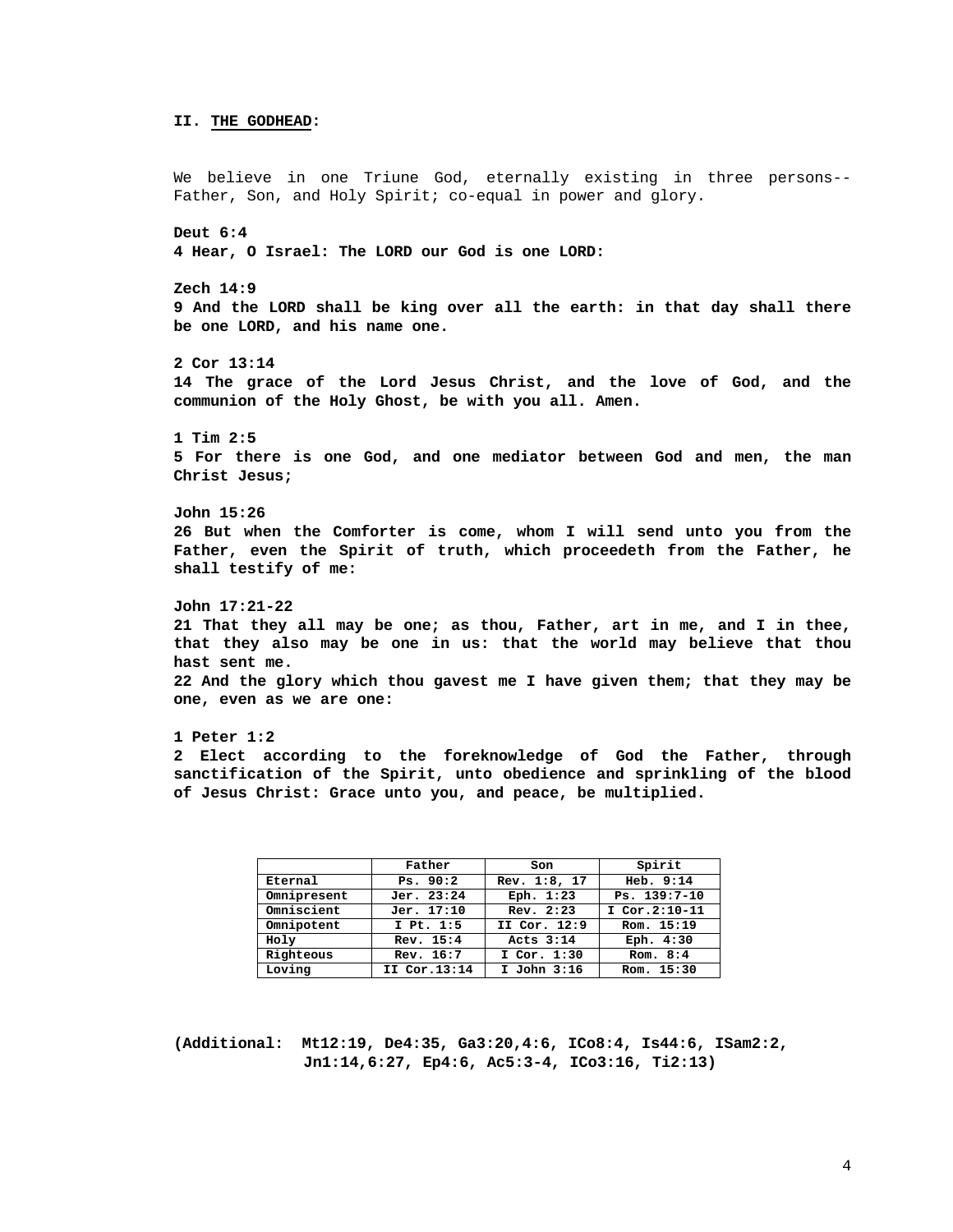#### **III. THE PERSON AND WORK OF CHRIST:**

**III. A.** We believe that the Lord Jesus Christ, the eternal Son of God, became man without ceasing to be God, having been conceived by the Holy Spirit and born of the Virgin Mary, in order that He might reveal God and redeem sinful man.

**John 1:1-3 1:1 In the beginning was the Word, and the Word was with God, and the Word was God. 2 The same was in the beginning with God. 3 All things were made by him; and without him was not any thing made that was made. Isa 7:14 14 Therefore the Lord himself shall give you a sign; Behold, a virgin shall conceive, and bear a son, and shall call his name Immanuel. Luke 1:34-35 34 Then said Mary unto the angel, How shall this be, seeing I know not a man? 35 And the angel answered and said unto her, The Holy Ghost shall come upon thee, and the power of the Highest shall overshadow thee: therefore also that holy thing which shall be born of thee shall be called the Son of God. John 1:14 14 And the Word was made flesh, and dwelt among us, (and we beheld his glory, the glory as of the only begotten of the Father,) full of grace and truth. Matt 26:63-64 63 But Jesus held his peace. And the high priest answered and said unto him, I adjure thee by the living God, that thou tell us whether thou be the Christ, the Son of God. 64 Jesus saith unto him, Thou hast said: nevertheless I say unto you, Hereafter shall ye see the Son of man sitting on the right hand of power, and coming in the clouds of heaven. John 1:34 34 And I saw, and bare record that this is the Son of God. John 3:18 18 He that believeth on him is not condemned: but he that believeth not is condemned already, because he hath not believed in the name of the only begotten Son of God. 1 John 4:14 14 And we have seen and do testify that the Father sent the Son to be the Saviour of the world. (Additional: Mt8:29,14:33, MK1:1,3:11, Lk1:35,4:41, Jn3:16, He10:21, IJn5:10-11)**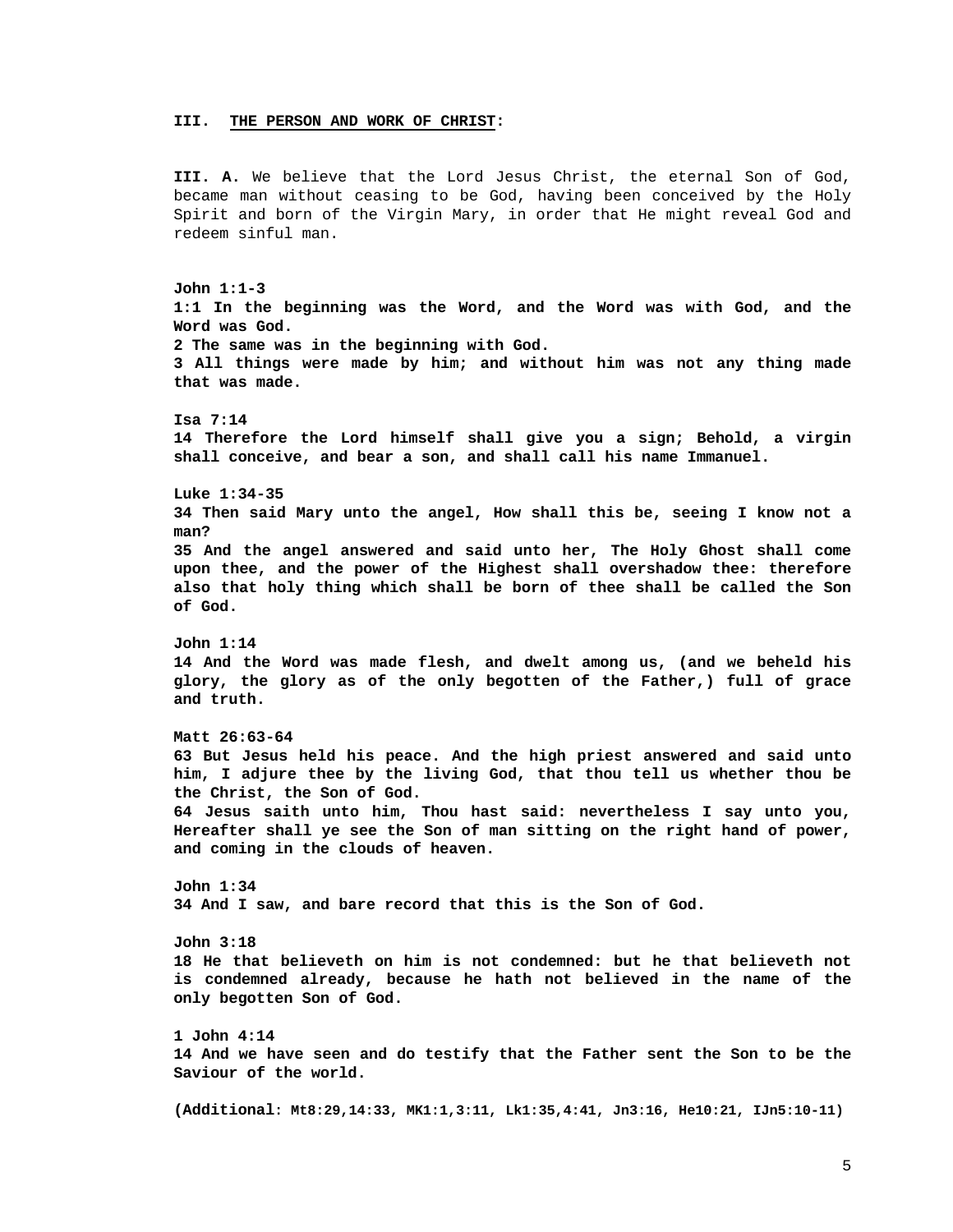**III. B.** We believe that the Lord Jesus Christ accomplished our redemption through his death on the cross as a substitutionary sacrifice, and that our justification is made sure by his resurrection from the dead. **1 Peter 2:24 24 Who his own self bare our sins in his own body on the tree, that we, being dead to sins, should live unto righteousness: by whose stripes ye were healed. Gal 6:14 14 But God forbid that I should glory, save in the cross of our Lord Jesus Christ, by whom the world is crucified unto me, and I unto the world. Rom 3:24-25 24 Being justified freely by his grace through the redemption that is in Christ Jesus: 25 Whom God hath set forth to be a propitiation through faith in his blood, to declare his righteousness for the remission of sins that are past, through the forbearance of God; Eph 1:7 7 In whom we have redemption through his blood, the forgiveness of sins, according to the riches of his grace; Rom 5:9,10,12 9 Much more then, being now justified by his blood, we shall be saved from wrath through him. 10 For if, when we were enemies, we were reconciled to God by the death of his Son, much more, being reconciled, we shall be saved by his life. 12 Wherefore, as by one man sin entered into the world, and death by sin; and so death passed upon all men, for that all have sinned: Rom 5:18-19 18 Therefore as by the offence of one judgment came upon all men to condemnation; even so by the righteousness of one the free gift came upon all men unto justification of life. 19 For as by one man's disobedience many were made sinners, so by the obedience of one shall many be made righteous. 1 Peter 1:3-5 3 Blessed be the God and Father of our Lord Jesus Christ, which according to his abundant mercy hath begotten us again unto a lively hope by the resurrection of Jesus Christ from the dead, 4 To an inheritance incorruptible, and undefiled, and that fadeth not away, reserved in heaven for you, 5 Who are kept by the power of God through faith unto salvation ready to be revealed in the last time.** 

**(Additional: ICo1:17-18,20, Ep1:7,2:16, Ro5:8-12)**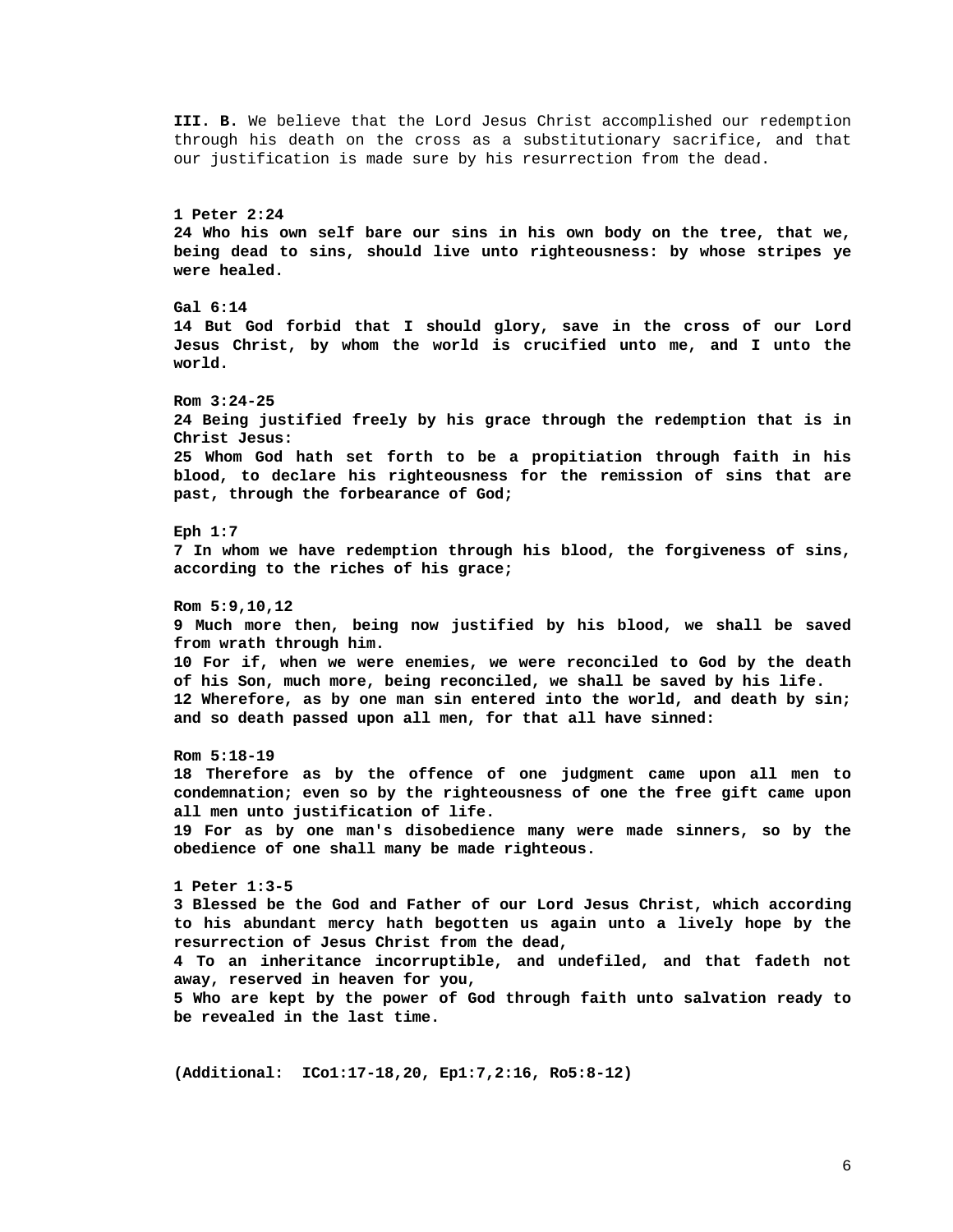**III. C.** We believe that the Lord Jesus Christ literally and physically arose from the dead and ascended to heaven; and is now exalted at the right hand of God where, as our High Priest, He fulfills the ministry of Representative, Intercessor, and Advocate. **Rom 8:34 34 Who is he that condemneth? It is Christ that died, yea rather, that is risen again, who is even at the right hand of God, who also maketh intercession for us. Eph 1:20 20 Which he wrought in Christ, when he raised him from the dead, and set him at his own right hand in the heavenly places, Acts 2:31-33 31 He seeing this before spake of the resurrection of Christ, that his soul was not left in hell, neither his flesh did see corruption. 32 This Jesus hath God raised up, whereof we all are witnesses. 33 Therefore being by the right hand of God exalted, and having received of the Father the promise of the Holy Ghost, he hath shed forth this, which ye now see and hear. Acts 1:9 9 And when he had spoken these things, while they beheld, he was taken up; and a cloud received him out of their sight. Eph 4:8 8 Wherefore he saith, When he ascended up on high, he led captivity captive, and gave gifts unto men. John 3:13 13 And no man hath ascended up to heaven, but he that came down from heaven, even the Son of man which is in heaven. Heb 9:24 24 For Christ is not entered into the holy places made with hands, which are the figures of the true; but into heaven itself, now to appear in the presence of God for us: Heb 8:1 8:1 Now of the things which we have spoken this is the sum: We have such an high priest, who is set on the right hand of the throne of the Majesty in the heavens; 1 John 2:1 2:1 My little children, these things write I unto you, that ye sin not. And if any man sin, we have an advocate with the Father, Jesus Christ the righteous: (Additional: IJn1:1-2, Ph2:9, He3:1,4:14-15)**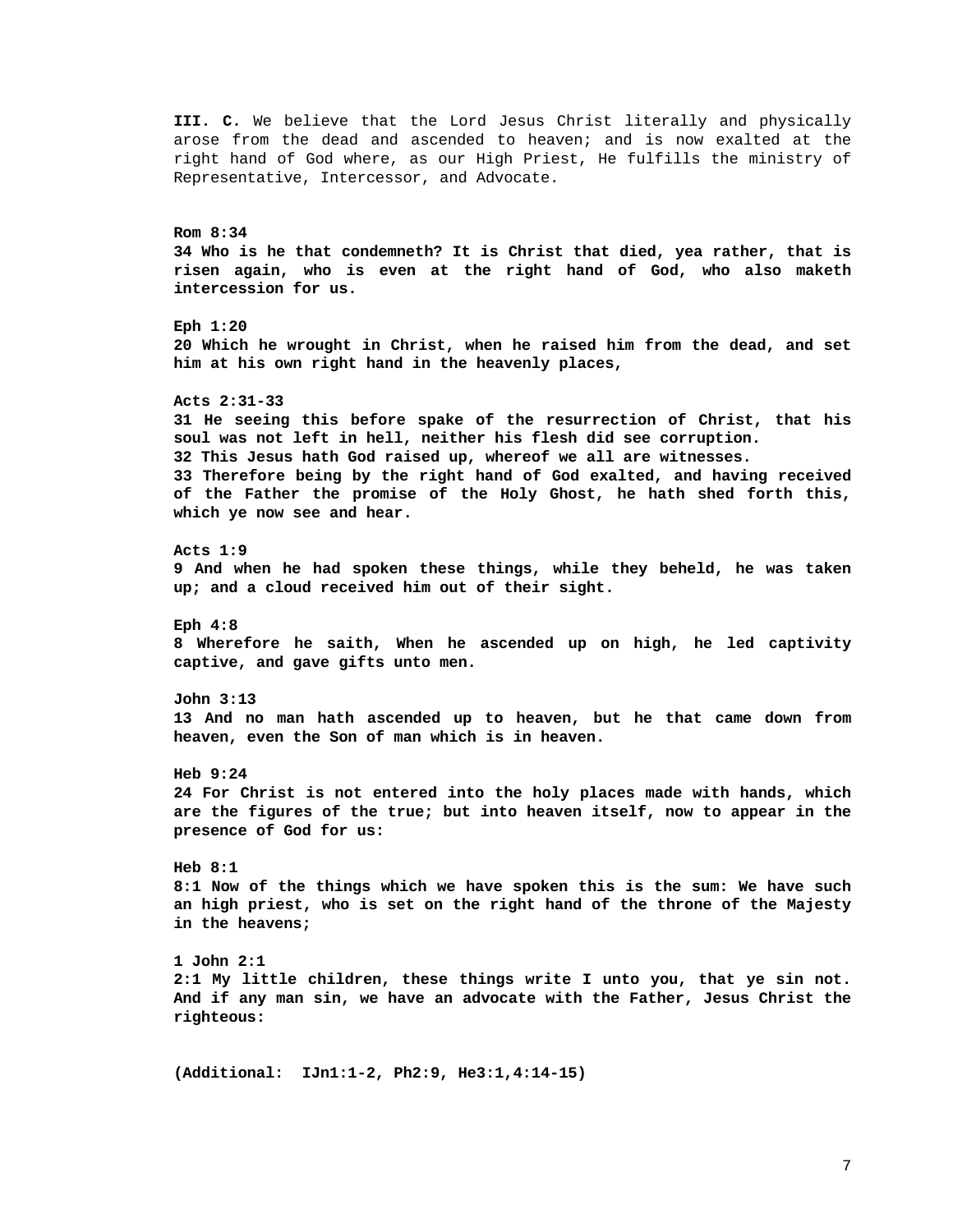#### **IV. THE PERSON AND WORK OF THE HOLY SPIRIT:**

**IV. A.** We believe that the Holy Spirit is a person distinct from the Father and that the Holy Spirit convicts the world of sin, of righteousness, and of judgment, and that today He immediately indwells the souls of all believers, sealing them unto the day of redemption.

**John 16:8-11 8 And when he is come, he will reprove the world of sin, and of righteousness, and of judgment: 9 Of sin, because they believe not on me; 10 Of righteousness, because I go to my Father, and ye see me no more; 11 Of judgment, because the prince of this world is judged. 1 Cor 12:12-13 12 For as the body is one, and hath many members, and all the members of that one body, being many, are one body: so also is Christ. 13 For by one Spirit are we all baptized into one body, whether we be Jews or Gentiles, whether we be bond or free; and have been all made to drink into one Spirit. Rom 8:9-11 9 But ye are not in the flesh, but in the Spirit, if so be that the Spirit of God dwell in you. Now if any man have not the Spirit of Christ, he is none of his. 10 And if Christ be in you, the body is dead because of sin; but the Spirit is life because of righteousness. 11 But if the Spirit of him that raised up Jesus from the dead dwell in you, he that raised up Christ from the dead shall also quicken your mortal bodies by his Spirit that dwelleth in you. Eph 1:13-14 13 In whom ye also trusted, after that ye heard the word of truth, the gospel of your salvation: in whom also after that ye believed, ye were sealed with that holy Spirit of promise, 14 Which is the earnest of our inheritance until the redemption of the purchased possession, unto the praise of his glory. 2 Cor 1:22 22 Who hath also sealed us, and given the earnest of the Spirit in our hearts. 2 Cor 5:5 5 Now he that hath wrought us for the selfsame thing is God, who also hath given unto us the earnest of the Spirit. (Additional: 2Co3:6, Ep4:30, Ro8:15-16, Jn14:17, Ga4:6)**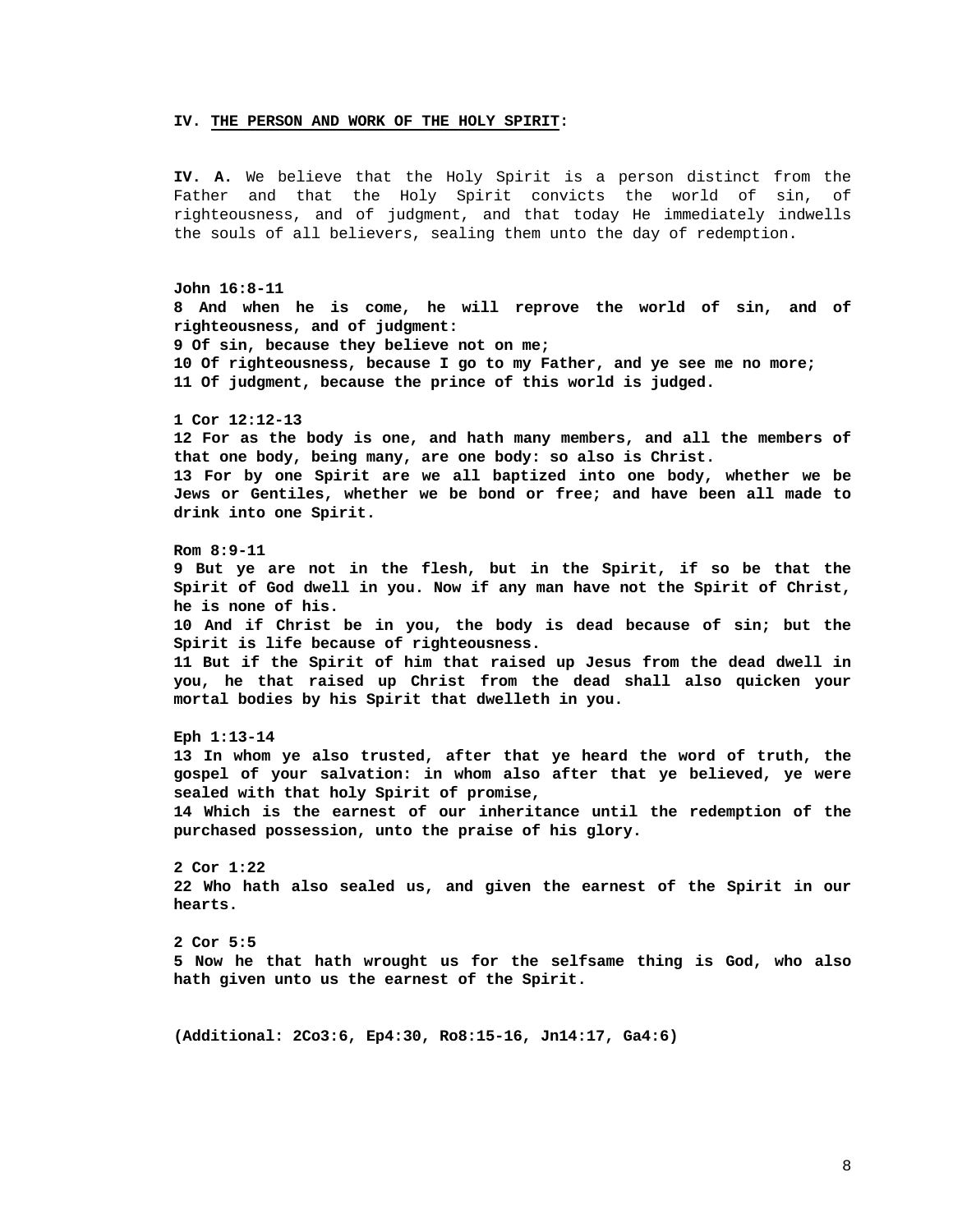**IV. B.** We believe that the Holy Spirit is the divine Teacher who guides and illuminates believers through the Scriptures, and that it is the privilege as well as the duty of all the saved to be filled with and controlled by the Spirit. **John 16:13-15 13 Howbeit when he, the Spirit of truth, is come, he will guide you into all truth: for he shall not speak of himself; but whatsoever he shall hear, that shall he speak: and he will shew you things to come. 14 He shall glorify me: for he shall receive of mine, and shall shew it unto you. 15 All things that the Father hath are mine: therefore said I, that he shall take of mine, and shall shew it unto you. John 15:26 26 But when the Comforter is come, whom I will send unto you from the Father, even the Spirit of truth, which proceedeth from the Father, he shall testify of me: John 14:26 26 But the Comforter, which is the Holy Ghost, whom the Father will send in my name, he shall teach you all things, and bring all things to your remembrance, whatsoever I have said unto you. Luke 12:12 12 For the Holy Ghost shall teach you in the same hour what ye ought to say. Matt 10:19-20 19 But when they deliver you up, take no thought how or what ye shall speak: for it shall be given you in that same hour what ye shall speak. 20 For it is not ye that speak, but the Spirit of your Father which speaketh in you. 1 Cor 2:12-13 12 Now we have received, not the spirit of the world, but the spirit which is of God; that we might know the things that are freely given to us of God. 13 Which things also we speak, not in the words which man's wisdom teacheth, but which the Holy Ghost teacheth; comparing spiritual things with spiritual. Eph 5:18 18 And be not drunk with wine, wherein is excess; but be filled with the Spirit; (Additional: Ex31:3, Nu11:25, Ju3:10, ISam10:6,10,16:13, Is11:2, Ps51:11, Jn3:5-6, ICo2:12-16 IICo3:6, Lk1:15,41,67, Acts2:4,4:8,31,13:9, Ro8:14)**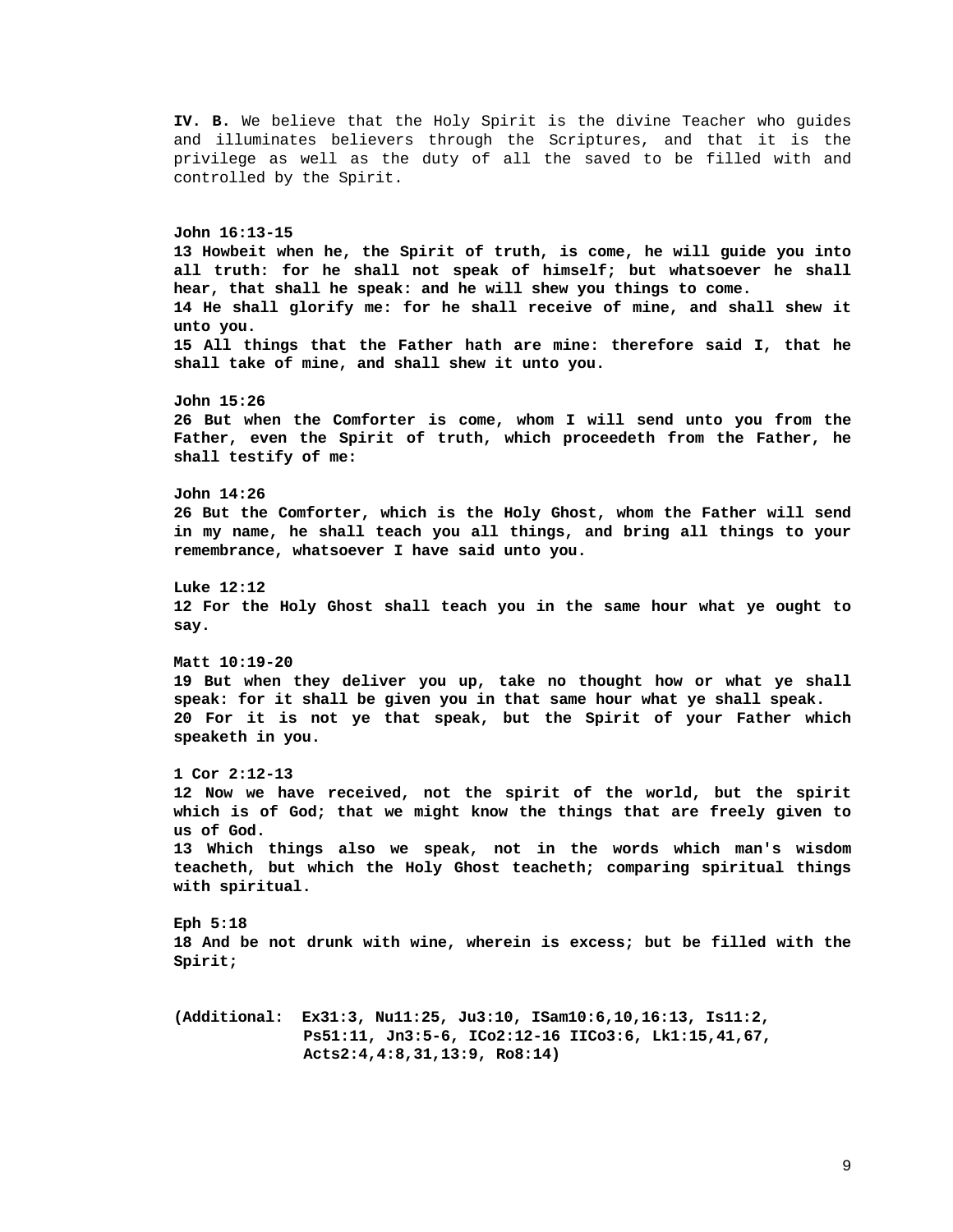**IV. C.** We believe sanctification in the Holy Spirit to be the work of God's free grace, whereby we are renewed in the whole man after the image of God, and are enabled step by step to live unto righteousness and true holiness. **2 Thess 2:13 13 But we are bound to give thanks alway to God for you, brethren beloved of the Lord, because God hath from the beginning chosen you to salvation through sanctification of the Spirit and belief of the truth: 2 Cor 3:18 18 But we all, with open face beholding as in a glass the glory of the Lord, are changed into the same image from glory to glory, even as by the Spirit of the Lord. 1 Peter 1:2 2 Elect according to the foreknowledge of God the Father, through sanctification of the Spirit, unto obedience and sprinkling of the blood of Jesus Christ: Grace unto you, and peace, be multiplied. Rom 8:4-5, 9-11 4 That the righteousness of the law might be fulfilled in us, who walk not after the flesh, but after the Spirit. 5 For they that are after the flesh do mind the things of the flesh; but they that are after the Spirit the things of the Spirit. 9 But ye are not in the flesh, but in the Spirit, if so be that the Spirit of God dwell in you. Now if any man have not the Spirit of Christ, he is none of his. 10 And if Christ be in you, the body is dead because of sin; but the Spirit is life because of righteousness. 11 But if the Spirit of him that raised up Jesus from the dead dwell in you, he that raised up Christ from the dead shall also quicken your mortal bodies by his Spirit that dwelleth in you. Col 3:10 10 And have put on the new man, which is renewed in knowledge after the image of him that created him: Eph 4:23 23 And be renewed in the spirit of your mind; 1 Peter 2:24 24 Who his own self bare our sins in his own body on the tree, that we, being dead to sins, should live unto righteousness: by whose stripes ye were healed. (Additional: Ro6:6,14,22,8:3-13, IICo7:1, He12:9-14, ITh4:7, Ep4:24, IJn3:10)**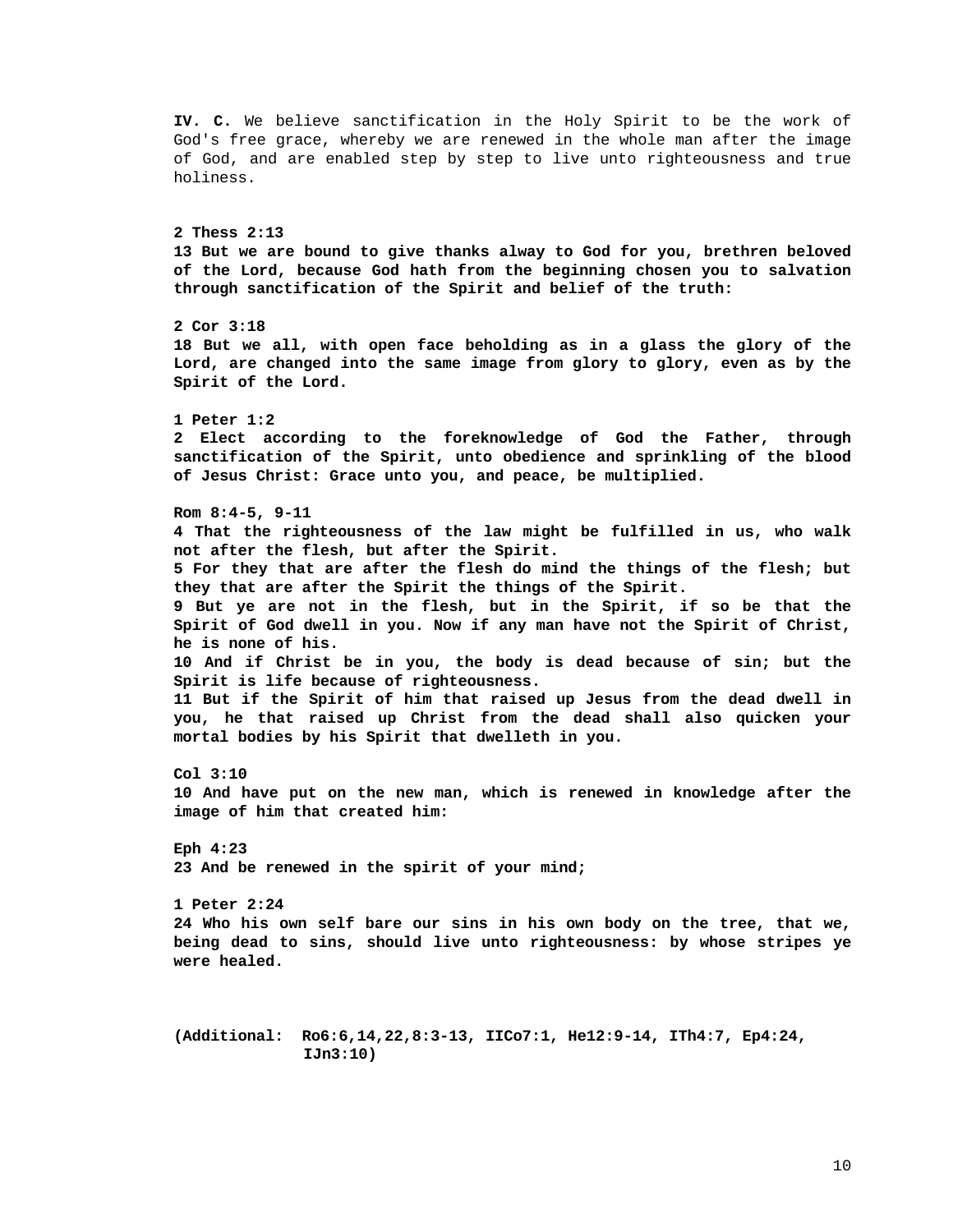**IV. D.** We believe that the Holy Spirit is the giver of spiritual gifts. However, we believe that the spiritual "sign gifts" which were used to authenticate new prophecy and new scripture are not present in this age. For example: the gifts of apostles, sign-miracles, new revelations, and tongues as an evidence of the presence and power of the Holy Spirit ceased with the close of the Apostolic period of church history. Any socalled apostles, sign-miracle workers (or "Faith Healers"), giving of new revelations, or charismatic utterances in this present age are not ordained of God.

**1 Cor 12:8-11 8 For to one is given by the Spirit the word of wisdom; to another the word of knowledge by the same Spirit; 9 To another faith by the same Spirit; to another the gifts of healing by the same Spirit; 10 To another the working of miracles; to another prophecy; to another discerning of spirits; to another divers kinds of tongues; to another the interpretation of tongues: 11 But all these worketh that one and the selfsame Spirit, dividing to every man severally as he will. Eph 4:11 11 And he gave some, apostles; and some, prophets; and some, evangelists; and some, pastors and teachers; Acts 1:21-22** (Qualification of an Apostle) **21 Wherefore of these men which have companied with us all the time that the Lord Jesus went in and out among us, 22 Beginning from the baptism of John, unto that same day that he was taken up from us, must one be ordained to be a witness with us of his resurrection. Eph 2:20** (Foundation has already been built … no more Apostles) **20 And are built upon the foundation of the apostles and prophets, Jesus Christ himself being the chief corner stone; Heb 2:3-4** (Purpose of some gifts: confirmation of Apostle's words) **3 How shall we escape, if we neglect so great salvation; which at the first began to be spoken by the Lord, and was confirmed unto us by them that heard him; 4 God also bearing them witness, both with signs and wonders, and with divers miracles, and gifts of the Holy Ghost, according to his own will? 1 Cor 13:8 8 … but whether there be prophecies, they shall fail; whether there be tongues, they shall cease; whether there be knowledge, it shall vanish away.** 

**(Additional: Mk16:17, Ac2:3-11,10:46,19:6, ICo12:28-31,13:8-11,14:4- 11,18-40, Ep4:11-12, IPe4:11, Ro12:6-8,15:19, Ga5:22)**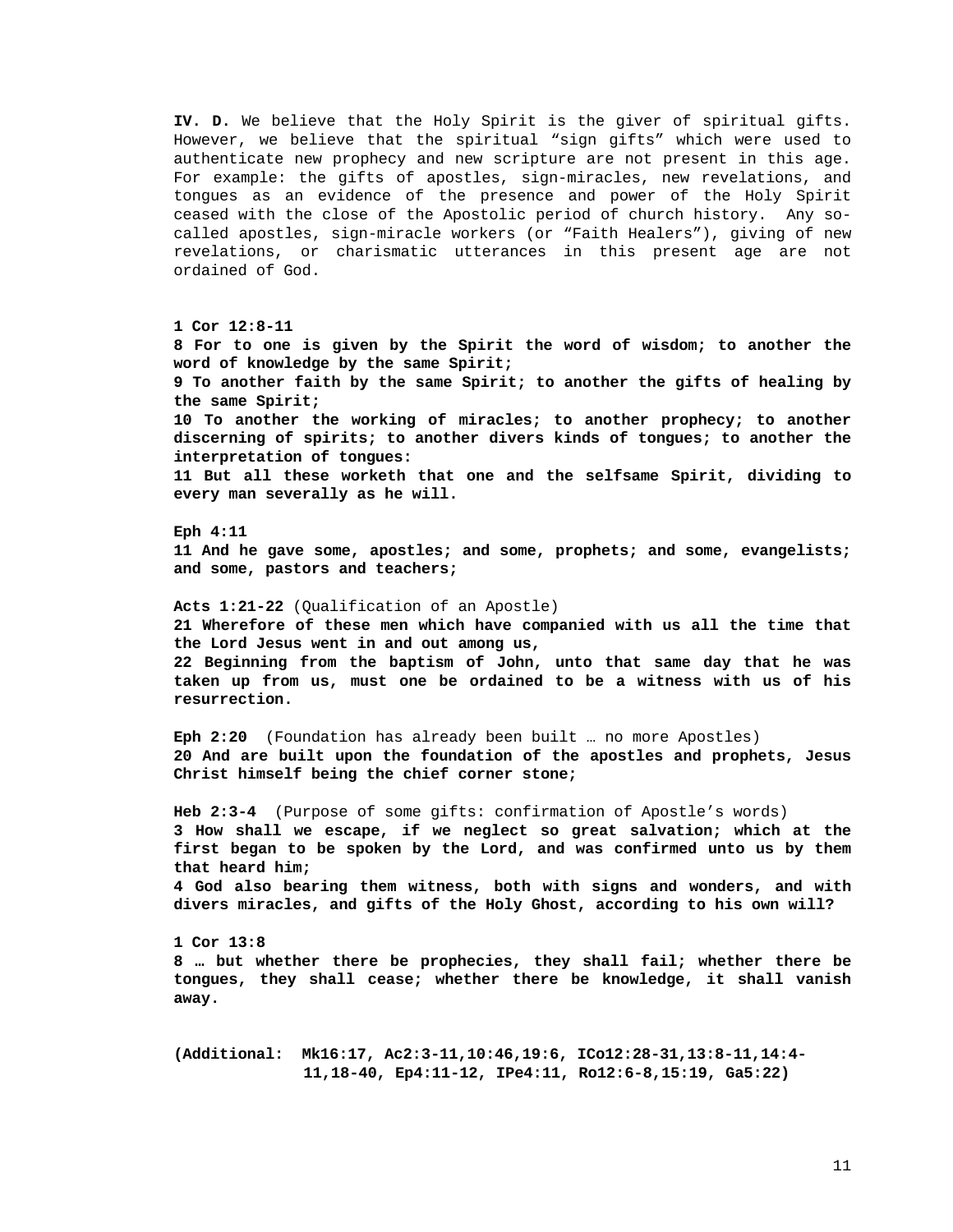# **V. CREATION:**

We believe that God the Father, Son, and Holy Spirit, in the beginning, by the word of His power, made from nothing the heavens and the earth and all things therein within the space of six literal days, and "it was very good."

### **Gen 1:1-2, 26-28, 31**

**1:1 In the beginning God created the Heaven and the earth. 2 And the earth was without form, and void; and darkness was upon the face of the deep. And the Spirit of God moved upon the face of the waters. 26 And God said, Let us make man in our image, after our likeness: and let them have dominion over the fish of the sea, and over the fowl of the air, and over the cattle, and over all the earth, and over every creeping thing that creepeth upon the earth. 27 So God created man in his own image, in the image of God created he him; male and female created he them. 28 And God blessed them, and God said unto them, Be fruitful, and multiply, and replenish the earth, and subdue it: and have dominion over the fish of the sea, and over the fowl of the air, and over every living thing that moveth upon the earth. 31 And God saw every thing that he had made, and, behold, it was very good. And the evening and the morning were the sixth day. Ex 20:11 11 For in six days the LORD made heaven and earth, the sea, and all that in them is, and rested the seventh day: wherefore the LORD blessed the sabbath day, and hallowed it. Jer 10:12 12 He hath made the earth by his power, he hath established the world by his wisdom, and hath stretched out the heavens by his discretion. John 1:1-3 1 In the beginning was the Word, and the Word was with God, and the Word was God. 2 The same was in the beginning with God. 3 All things were made by him; and without him was not any thing made that was made. Ps 104:30 30 Thou sendest forth thy spirit, they are created: and thou renewest the face of the earth.** 

**(Additional: Ge1:all)**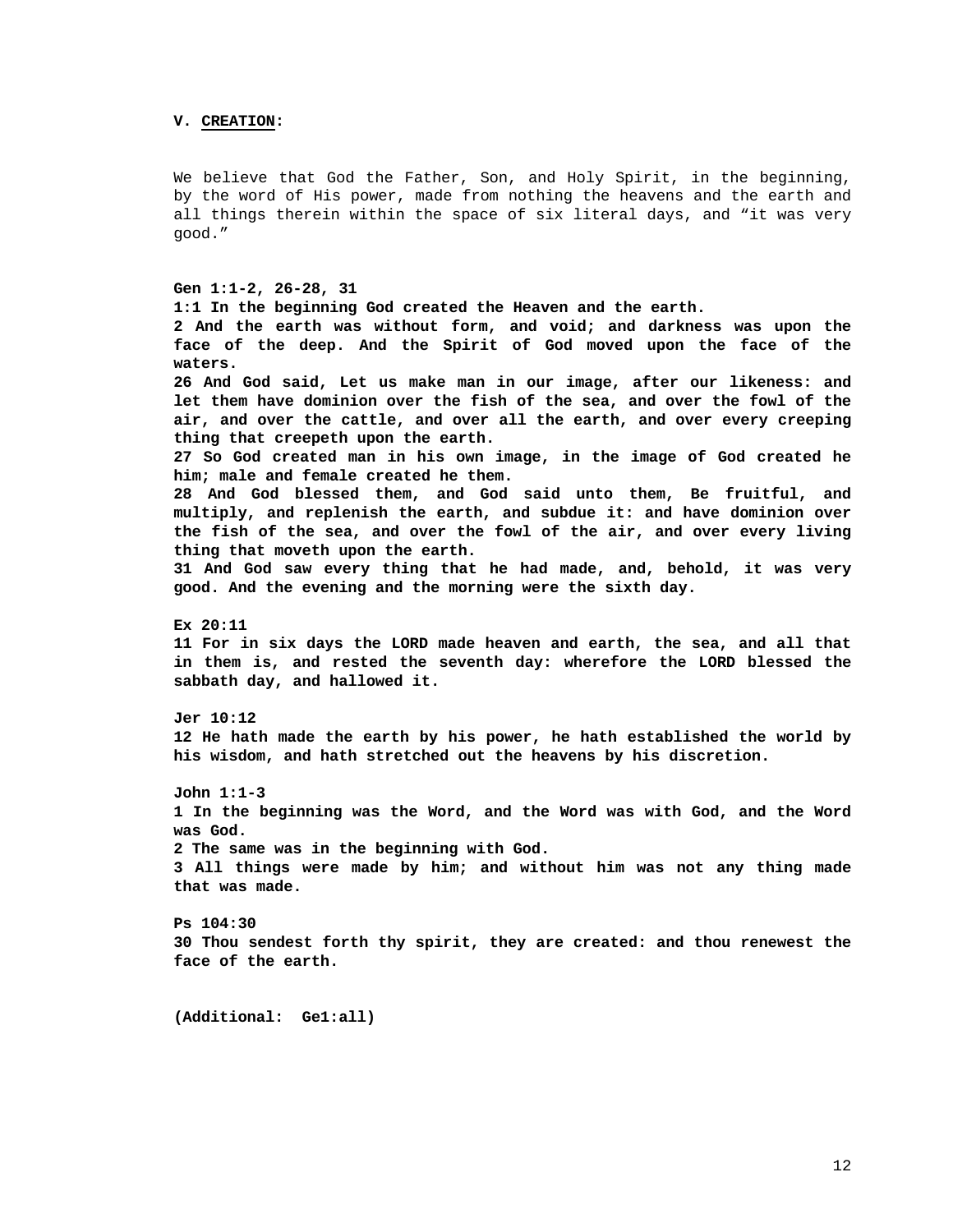#### **VI.THE PERSONALITY OF SATAN:**

We believe that Satan is a person, the author of sin, and the cause of the fall; that he is the open and declared enemy of God and man; and that he shall be eternally punished in the Lake of Fire.

**Gen 3:1, 4-5 3:1 Now the serpent was more subtil than any beast of the field which the LORD God had made. And he said unto the woman, Yea, hath God said, Ye shall not eat of every tree of the garden? 4 And the serpent said unto the woman, Ye shall not surely die: 5 For God doth know that in the day ye eat thereof, then your eyes shall be opened, and ye shall be as gods, knowing good and evil. Rev 20:2 2 And he laid hold on the dragon, that old serpent, which is the Devil, and Satan, and bound him a thousand years, Job 1:6-7 6 Now there was a day when the sons of God came to present themselves before the LORD, and Satan came also among them. 7 And the LORD said unto Satan, Whence comest thou? Then Satan answered the LORD, and said, From going to and fro in the earth, and from walking up and down in it. Isa 14:12-14 12 How art thou fallen from heaven, O Lucifer, son of the morning! how art thou cut down to the ground, which didst weaken the nations! 13 For thou hast said in thine heart, I will ascend into heaven, I will exalt my throne above the stars of God: I will sit also upon the mount of the congregation, in the sides of the north: 14 I will ascend above the heights of the clouds; I will be like the most High.** 

**Matt 4:3, 5 3 And when the tempter came to him, he said, If thou be the Son of God, command that these stones be made bread. 5 Then the devil taketh him up into the holy city, and setteth him on a pinnacle of the temple,** 

**Matt 25:41 41 Then shall he say also unto them on the left hand, Depart from me, ye cursed, into everlasting fire, prepared for the devil and his angels:** 

**Rev 20:10 10 And the devil that deceived them was cast into the lake of fire and brimstone, where the beast and the false prophet are, and shall be tormented day and night for ever and ever.** 

**(Additional: Ge3:1-14, ICh21:1, Jo:all, Ps109:6, IIEc3:1-2, Mt4:1-11,16:23,25:41, Lk4:1- 13,22:3, Jn8:44,13:2, Ac13:10, IICo11:3,14, Ep4:27,6:11, ITi3:6-7, IITi2:26, He2:14, Ja4:7, IPe5:8, IJn3:8-10, Ju9, Re2:9-10,24,3:9,12:9,12,14,20:2)**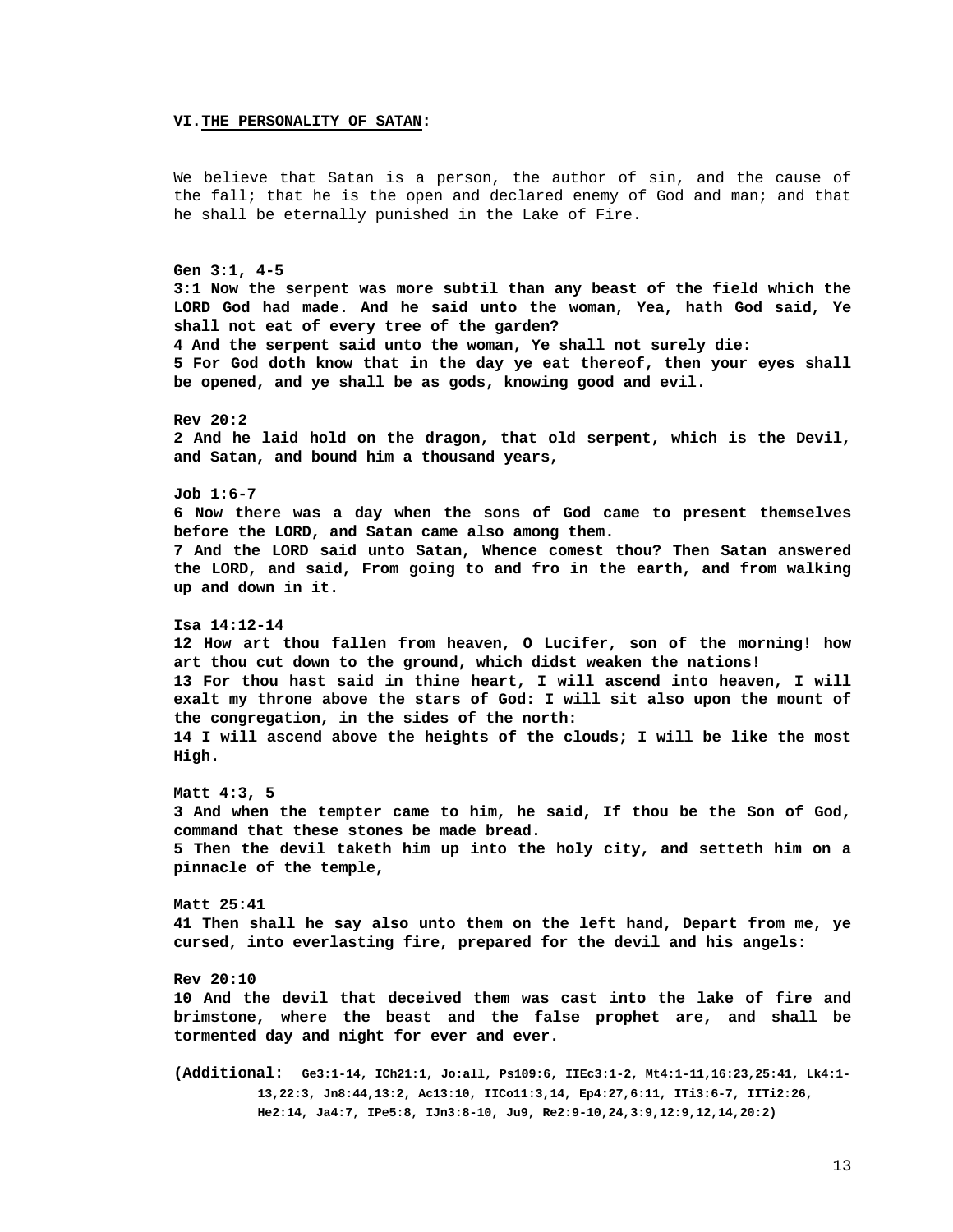#### **VII. THE TOTAL DEPRAVITY OF MAN:**

We believe that man was created in the image of God, but that in Adam's sin the race fell, inherited a sinful nature, and became alienated from God. We believe that man is, of himself, utterly unable to remedy his lost condition.

# **Gen 1:26-27 26 And God said, Let us make man in our image, after our likeness: and let them have dominion over the fish of the sea, and over the fowl of the air, and over the cattle, and over all the earth, and over every creeping thing that creepeth upon the earth. 27 So God created man in his own image, in the image of God created he him; male and female created he them. Rom 3:22-23 22 Even the righteousness of God which is by faith of Jesus Christ unto all and upon all them that believe: for there is no difference: 23 For all have sinned, and come short of the glory of God; Eph 2:1-3 1 And you hath he quickened, who were dead in trespasses and sins; 2 Wherein in time past ye walked according to the course of this world, according to the prince of the power of the air, the spirit that now worketh in the children of disobedience: 3 Among whom also we all had our conversation in times past in the lusts of our flesh, fulfilling the desires of the flesh and of the mind; and were by nature the children of wrath, even as others. Rom 5:12-14 12 Wherefore, as by one man sin entered into the world, and death by sin; and so death passed upon all men, for that all have sinned: 13(For until the law sin was in the world: but sin is not imputed when there is no law. 14 Nevertheless death reigned from Adam to Moses, even over them that had not sinned after the similitude of Adam's transgression, who is the figure of him that was to come. Rom 5:17-19 17 For if by one man's offence death reigned by one; much more they which receive abundance of grace and of the gift of righteousness shall reign in life by one, Jesus Christ.) 18 Therefore as by the offence of one judgment came upon all men to condemnation; even so by the righteousness of one the free gift came upon all men unto justification of life. 19 For as by one man's disobedience many were made sinners, so by the obedience of one shall many be made righteous.**

**(Additional: He11:3, Is43:7, Co1:16, Re4:11, Ge3:1-7, IICo5:17,21,11:3,14, ITi2:14, IITi2:9, Ge2:17,3:16-19, ICo2:14, Ep1:3,2:12,4:8, Ti1:15, Ro7:18-19,21-25, He9:27,10:14, Le 4:13, Ro3:10-12,8:22, Ph3:9,20-21, IPe2:24, Ga3:26)**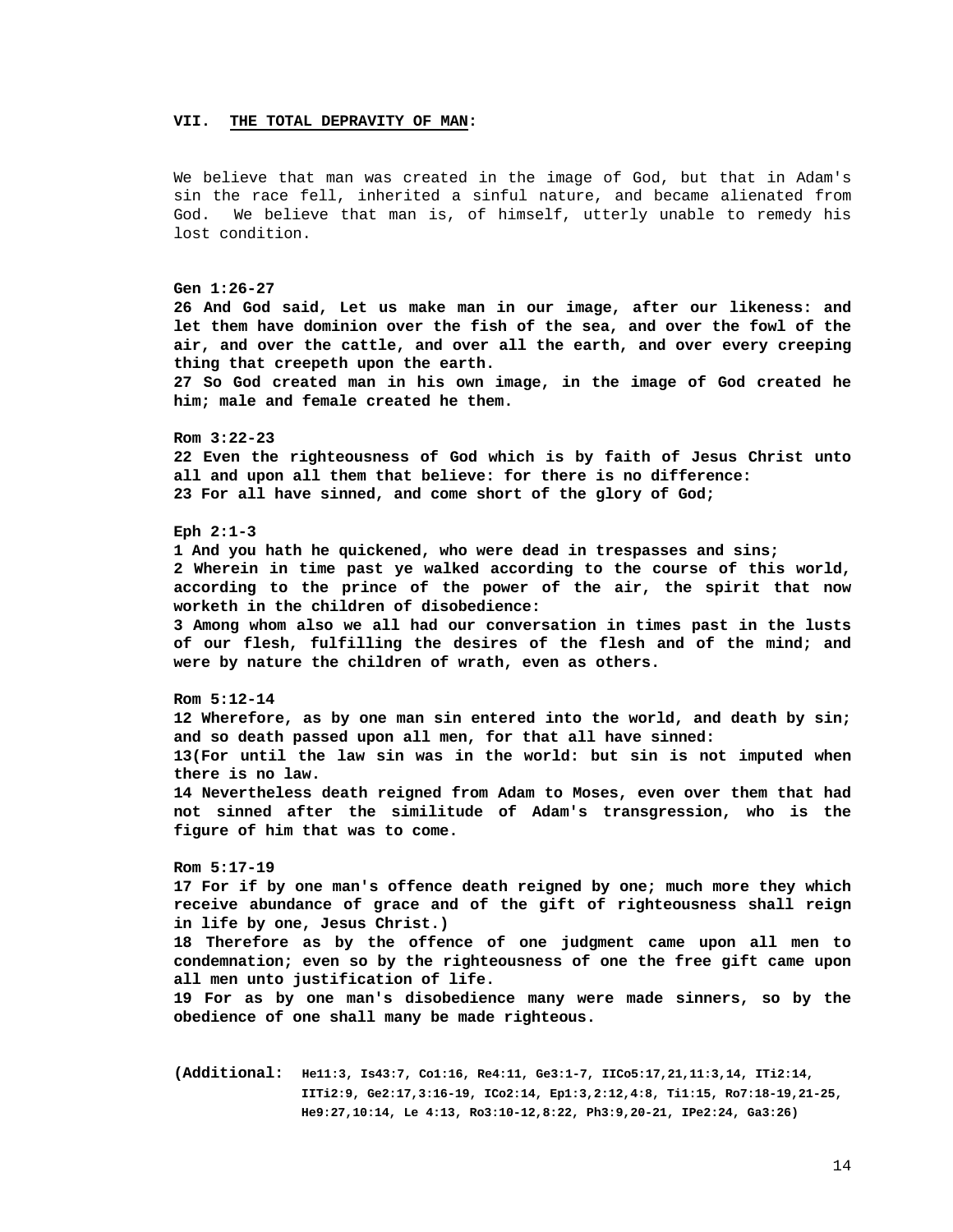# **VIII. SALVATION:**

We believe that salvation is the gift of God, apart from works, brought to man by grace and received by repentance from sin and by personal faith in the Lord Jesus Christ and His shed blood.

**Eph 2:8-9 8 For by grace are ye saved through faith; and that not of yourselves: it is the gift of God: 9 Not of works, lest any man should boast.** 

**John 1:12-13 12 But as many as received him, to them gave he power to become the sons of God, even to them that believe on his name: 13 Which were born, not of blood, nor of the will of the flesh, nor of the will of man, but of God.** 

**John 3:16, 18** 

**16 For God so loved the world, that he gave his only begotten Son, that whosoever believeth in him should not perish, but have everlasting life. 18 He that believeth on him is not condemned: but he that believeth not is condemned already, because he hath not believed in the name of the only begotten Son of God.** 

**1 Peter 1:18-19 18 Forasmuch as ye know that ye were not redeemed with corruptible things, as silver and gold, from your vain conversation received by tradition from your fathers; 19 But with the precious blood of Christ, as of a lamb without blemish and without spot:** 

**Heb 10:19-20 19 Having therefore, brethren, boldness to enter into the holiest by the blood of Jesus, 20 By a new and living way, which he hath consecrated for us, through the veil, that is to say, his flesh;** 

**Heb 9:25-26 25 Nor yet that he should offer himself often, as the high priest entereth into the holy place every year with blood of others; 26 For then must he often have suffered since the foundation of the world: but now once in the end of the world hath he appeared to put away sin by the sacrifice of himself.** 

**Rev 1:5 5 And from Jesus Christ, who is the faithful witness, and the first begotten of the dead, and the prince of the kings of the earth. Unto him that loved us, and washed us from our sins in his own blood,** 

**(Additional: Ro5:8-9,11-12,18-19,12:3, IIPe2:1,3:18, Ep1:all,2:8-10, 5:25, Ac11:18,13:48, IPe1:2, IICo3:18, He12:24)**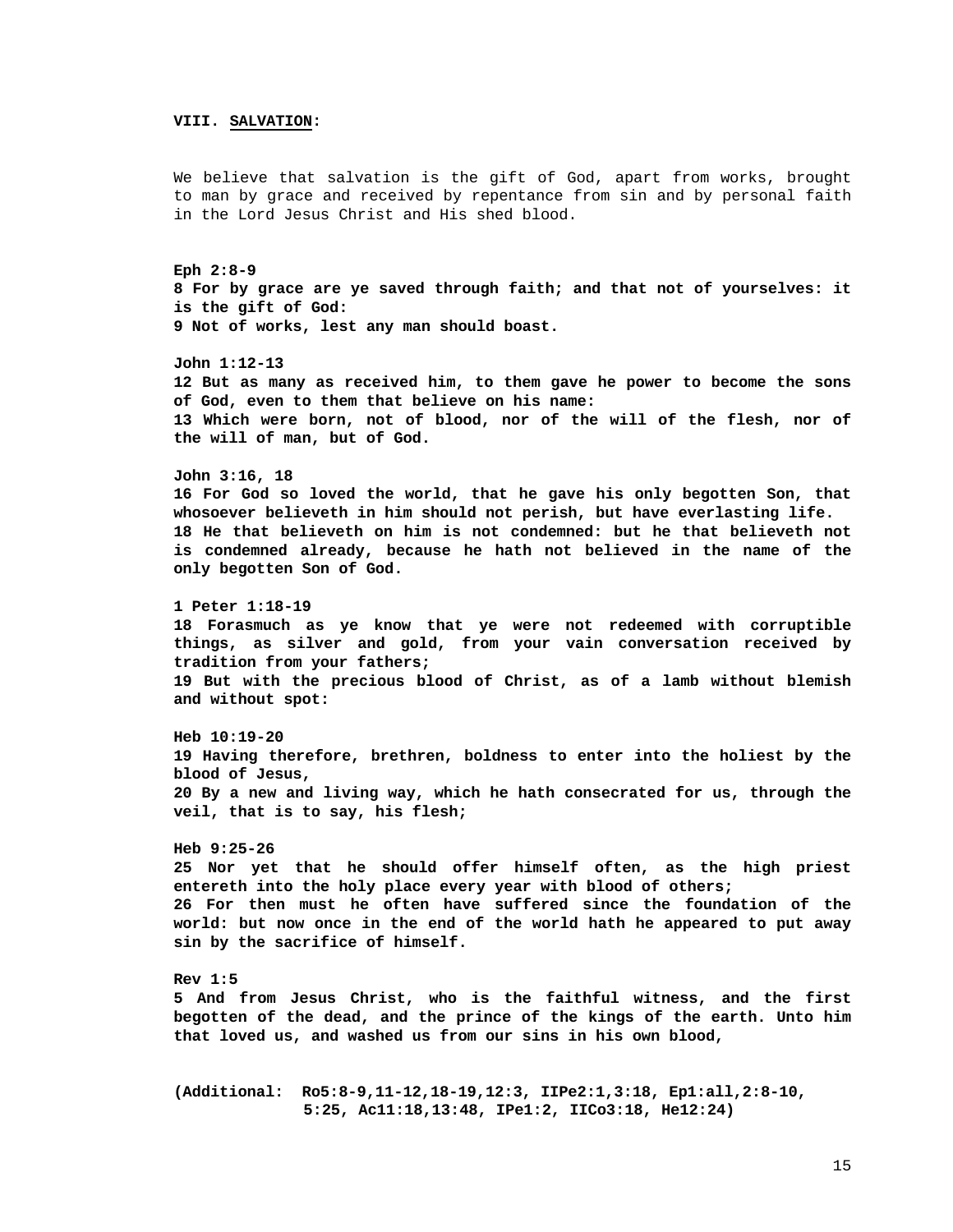#### **IX.THE ASSURANCE OF BELIEVERS:**

**13:5, IPe1:3-5, IIPe2:9, Ju1)**

We believe it is the privilege of believers to rejoice in the assurance of their salvation through the testimony of God's Word, which, however, clearly forbids the use of Christian liberty as an occasion to the flesh and clearly warns believers to avoid unbelief and licentiousness, and clearly admonishes us to endure until the end.

**John 6:37-40 37 All that the Father giveth me shall come to me; and him that cometh to me I will in no wise cast out. 38 For I came down from heaven, not to do mine own will, but the will of him that sent me. 39 And this is the Father's will which hath sent me, that of all which he hath given me I should lose nothing, but should raise it up again at the last day. 40 And this is the will of him that sent me, that every one which seeth the Son, and believeth on him, may have everlasting life: and I will raise him up at the last day. John 10:27-30 27 My sheep hear my voice, and I know them, and they follow me: 28 And I give unto them eternal life; and they shall never perish, neither shall any man pluck them out of my hand. 29 My Father, which gave them me, is greater than all; and no man is able to pluck them out of my Father's hand. 30 I and my Father are one. Rom 4:21 21 And being fully persuaded that, what he had promised, he was able also to perform. 1 Cor 8:9 9 But take heed lest by any means this liberty of yours become a stumblingblock to them that are weak. Gal 5:13 13 For, brethren, ye have been called unto liberty; only use not liberty for an occasion to the flesh, but by love serve one another. Rom 6:15 15 What then? shall we sin, because we are not under the law, but under grace? God forbid. Matt 24:13 13 But he that shall endure unto the end, the same shall be saved. Mark 13:13 13 And ye shall be hated of all men for my name's sake: but he that shall endure unto the end, the same shall be saved. (Additional: Pr1:33, Ec3:14, Jn1:12-13,5:24,17:2-3,9-26, Ro5:7-10,8:1,31-39,13:13-14, Ga 5:13, Ep1:4-14,4:30, Ph1:6, Ti2:11-15,3:5-7, IITi2:11-13, He3:12-13,7:22-25,10:12-14,12:1,**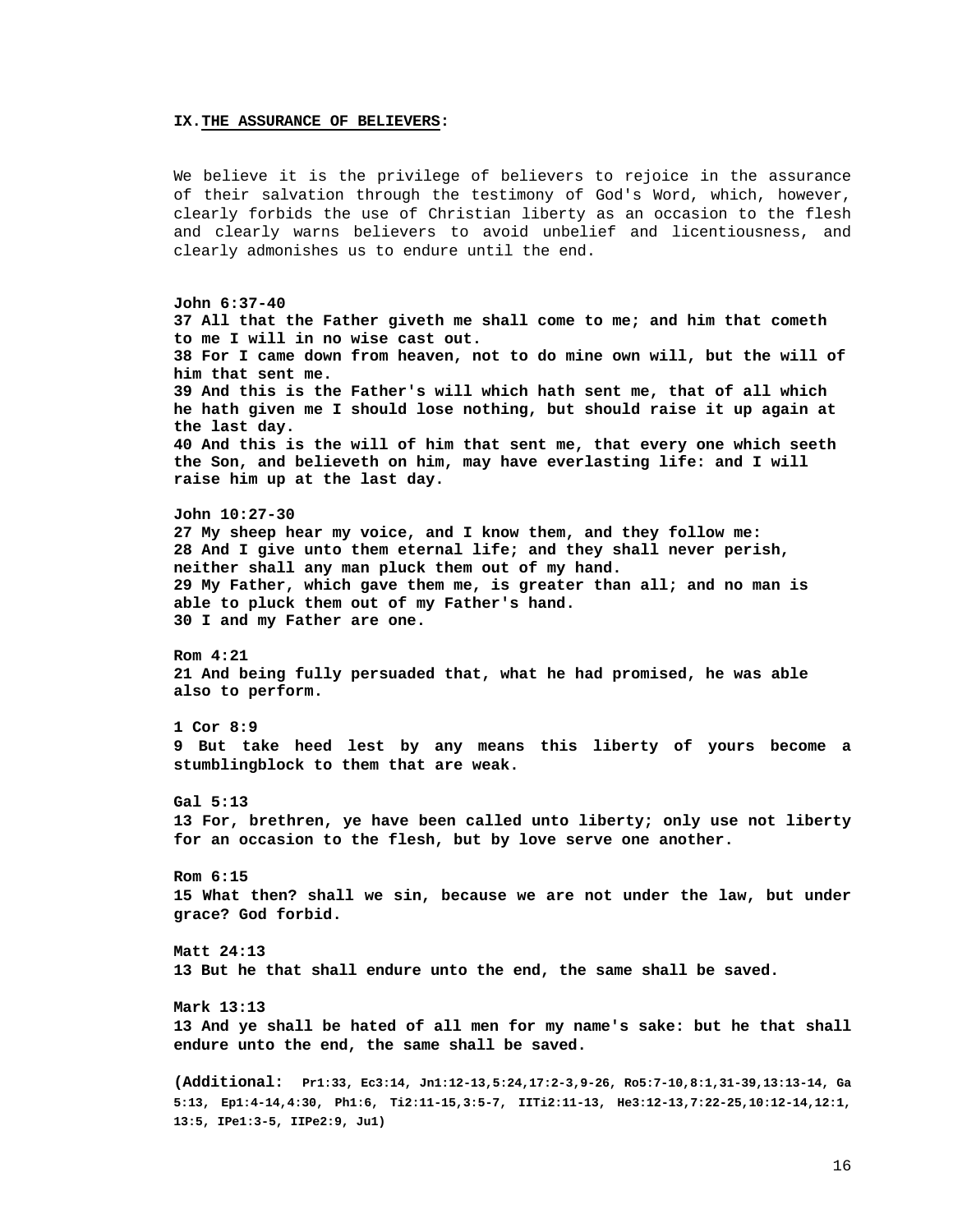#### **X. OBLIGATIONS OF BELIEVERS:**

We believe that it is the obligation of the redeemed to witness by life and by word to the truths of the Holy Scriptures and to seek to proclaim the gospel to all mankind. All believers are under obligation, therefore, to sustain established witnesses and to contribute by prayers, gifts, and personal effort to the extension of the Gospel throughout the whole earth.

**Matt 28:19-20 19 Go ye therefore, and teach all nations, baptizing them in the name of the Father, and of the Son, and of the Holy Ghost: 20 Teaching them to observe all things whatsoever I have commanded you: and, lo, I am with you alway, even unto the end of the world. Amen. Acts 1:8 8 But ye shall receive power, after that the Holy Ghost is come upon you: and ye shall be witnesses unto me both in Jerusalem, and in all Judaea, and in Samaria, and unto the uttermost part of the earth. 2 Cor 5:19-20 19 To wit, that God was in Christ, reconciling the world unto himself, not imputing their trespasses unto them; and hath committed unto us the word of reconciliation. 20 Now then we are ambassadors for Christ, as though God did beseech you by us: we pray you in Christ's stead, be ye reconciled to God. Luke 9:60 60 Jesus said unto him, Let the dead bury their dead: but go thou and preach the kingdom of God. Acts 10:42 42 And he commanded us to preach unto the people, and to testify that it is he which was ordained of God to be the Judge of quick and dead. 2 Tim 4:1-2 1 I charge thee therefore before God, and the Lord Jesus Christ, who shall judge the quick and the dead at his appearing and his kingdom; 2 Preach the word; be instant in season, out of season; reprove, rebuke, exhort with all longsuffering and doctrine. John 13:35 35 By this shall all men know that ye are my disciples, if ye have love one to another. John 15:12 12 This is my commandment, That ye love one another, as I have loved you.**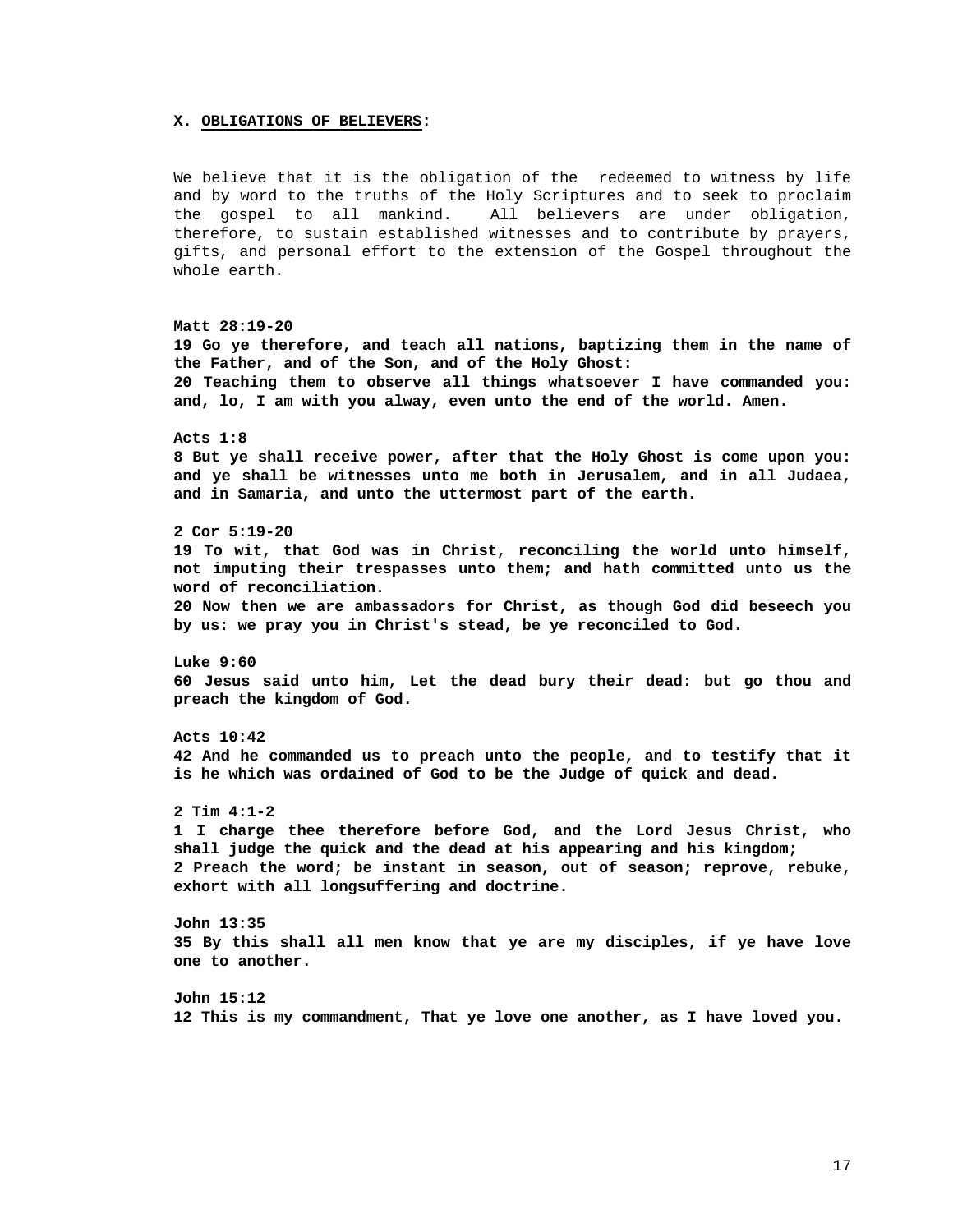# **XI. THE CHURCH:**

We believe that the Spirit places all true believers into the body of Christ, which is the universal church. In his wisdom, God designed the timeless, invisible, universal church to have temporal, visible, local expression in the local body of believers. Believers gather regularly to exalt the God above them, edify the believers among them, and evangelize the world around them.

We believe that God's holiness demands that His people pursue holiness. Separation is primarily positive in that God sets believers apart for Himself and believers set themselves apart for God.

**1 Cor 1:2 2 Unto the church of God which is at Corinth, to them that are sanctified in Christ Jesus, called to be saints, with all that in every place call upon the name of Jesus Christ our Lord, both theirs and ours: 1 Peter 2:5 5 Ye also, as lively stones, are built up a spiritual house, an holy priesthood, to offer up spiritual sacrifices, acceptable to God by Jesus Christ. 1 Peter 2:9 9 But ye are a chosen generation, a royal priesthood, an holy nation, a peculiar people; that ye should shew forth the praises of him who hath called you out of darkness into his marvellous light: 1 Cor 16:1-2 1 Now concerning the collection for the saints, as I have given order to the churches of Galatia, even so do ye. 2 Upon the first day of the week let every one of you lay by him in store, as God hath prospered him, that there be no gatherings when I come. Acts 2:47 47 Praising God, and having favour with all the people. And the Lord added to the church daily such as should be saved. Heb 10:24-25 24 And let us consider one another to provoke unto love and to good works: 25 Not forsaking the assembling of ourselves together, as the manner of some is; but exhorting one another: and so much the more, as ye see the day approaching. 1 Peter 1:15-16** 

```
15 But as he which hath called you is holy, so be ye holy in all manner 
of conversation; 
16 Because it is written, Be ye holy; for I am holy. 
(Additional: ICo6:11,12:7,13, Ep1:22-23, Ro1:1,16:16, IPe2:9, ITh1:1
```
 **Ga1:2)**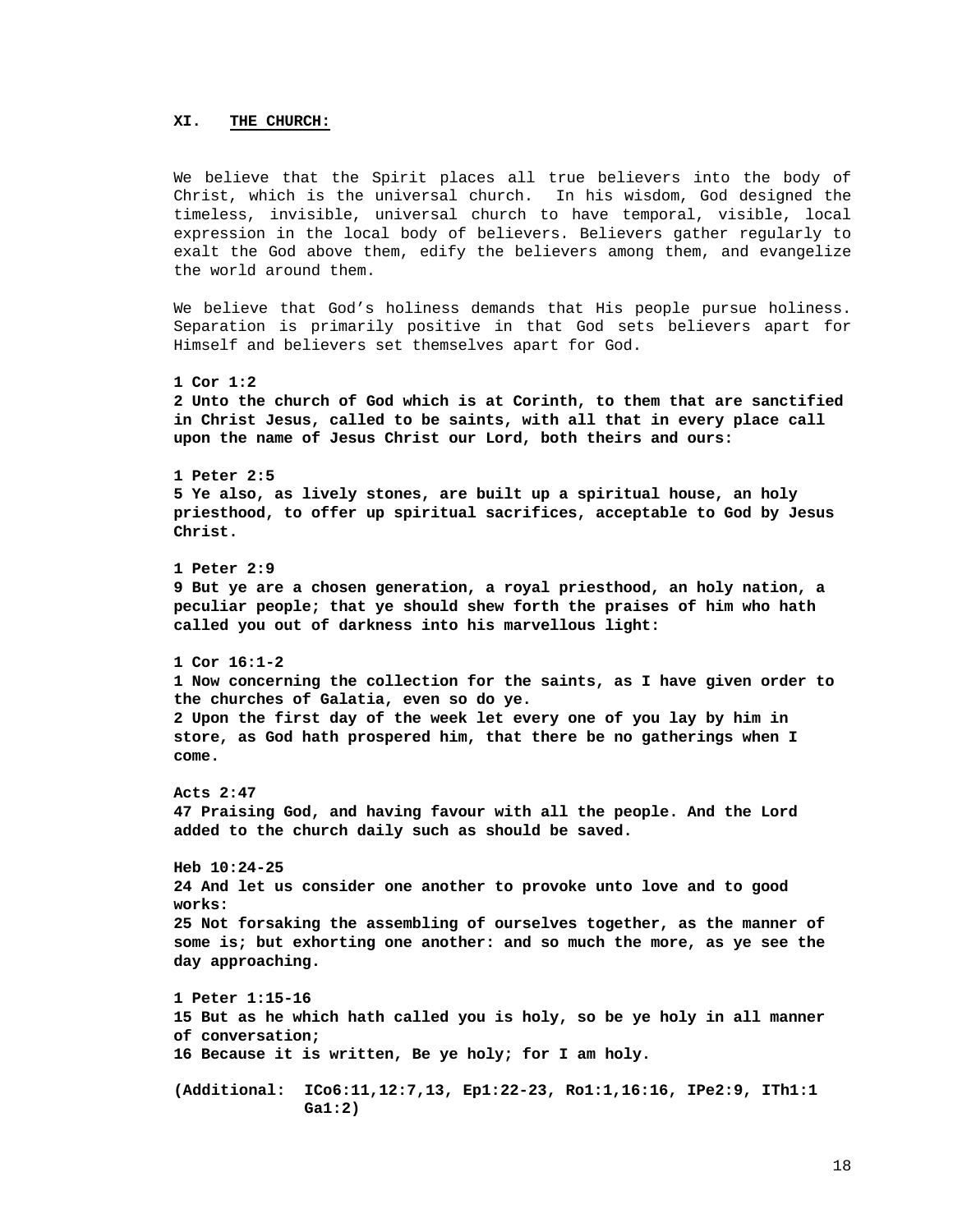#### **XII. THE LAST DAYS: (Eschatology)**

**XII. A.** We believe that there will be a "Rapture" of believers prior to the Great Tribulation.

We believe that the Lord Jesus Christ shall return to the earth at an hour known only to God, and that because the time of His coming is hidden, believers should live in a state and attitude of constant readiness for His return.

**Acts 1:11 11 Which also said, Ye men of Galilee, why stand ye gazing up into heaven? this same Jesus, which is taken up from you into heaven, shall so come in like manner as ye have seen him go into heaven. 1 Thess 4:16-17 16 For the Lord himself shall descend from heaven with a shout, with the voice of the archangel, and with the trump of God: and the dead in Christ shall rise first: 17 Then we which are alive and remain shall be caught up together with them in the clouds, to meet the Lord in the air: and so shall we ever be with the Lord.** 

**1 Cor 15:52 52 In a moment, in the twinkling of an eye, at the last trump: for the trumpet shall sound, and the dead shall be raised incorruptible, and we shall be changed.** 

**Matt 24:40 40 Then shall two be in the field; the one shall be taken, and the other left.** 

**Matt 24:44 44 Therefore be ye also ready: for in such an hour as ye think not the Son of man cometh.** 

**Luke 17:34-36 34 I tell you, in that night there shall be two men in one bed; the one shall be taken, and the other shall be left. 35 Two women shall be grinding together; the one shall be taken, and the other left. 36 Two men shall be in the field; the one shall be taken, and the other left. Mark 13:32-33** 

**32 But of that day and that hour knoweth no man, no, not the angels which are in heaven, neither the Son, but the Father. 33 Take ye heed, watch and pray: for ye know not when the time is.** 

**Heb 9:28 28 So Christ was once offered to bear the sins of many; and unto them that look for him shall he appear the second time without sin unto salvation.**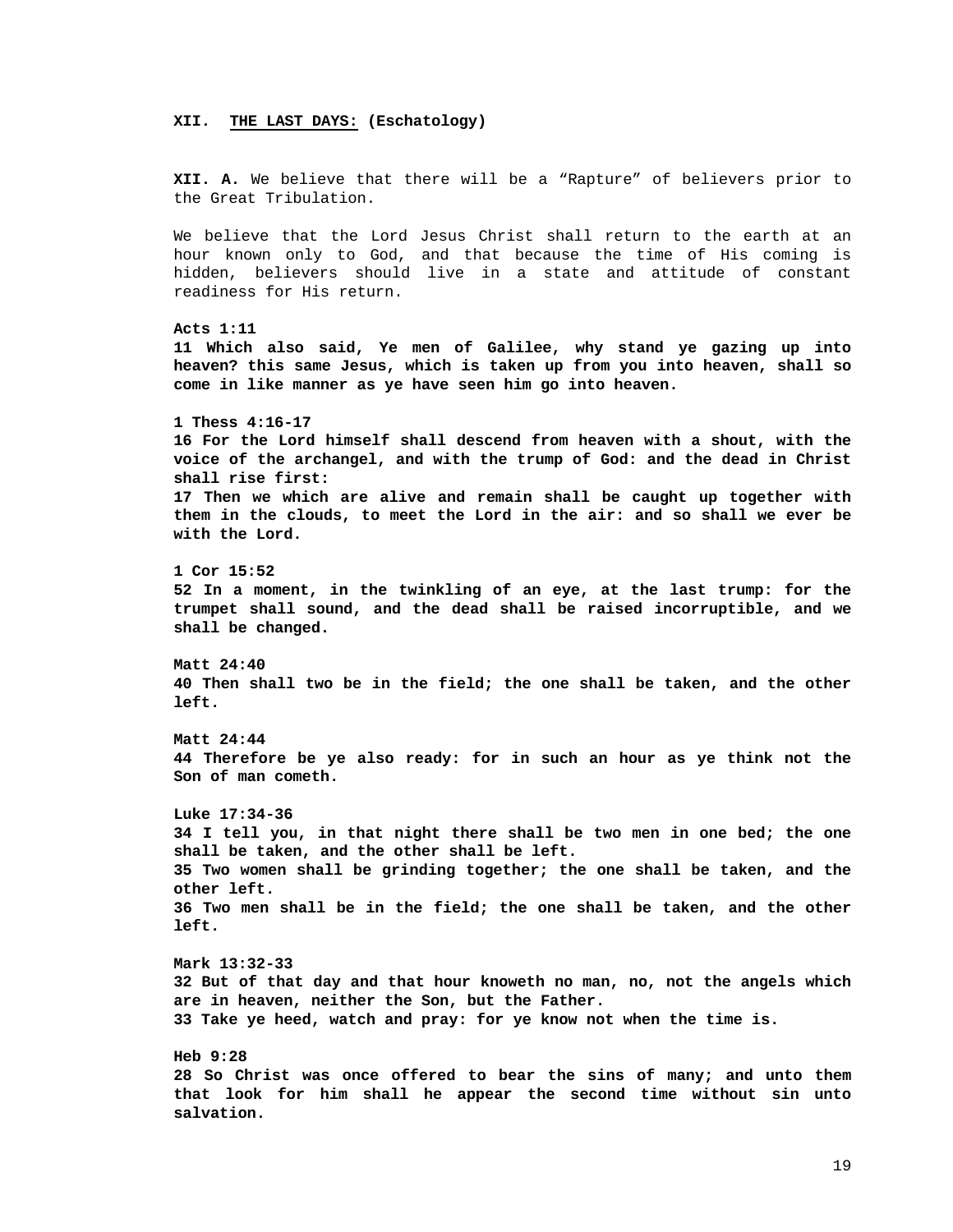**XII. B.** We believe that in God's proper time (which has not occurred yet) there shall be a Tribulation period.

**Dan 12:7 7 And I heard the man clothed in linen, which was upon the waters of the river, when he held up his right hand and his left hand unto heaven, and sware by him that liveth for ever that it shall be for a time, times, and an half; and when he shall have accomplished to scatter the power of the holy people, all these things shall be finished. Rev 12:14 14 And to the woman were given two wings of a great eagle, that she might fly into the wilderness, into her place, where she is nourished for a time, and times, and half a time, from the face of the serpent. Rev 12:6 6 And the woman fled into the wilderness, where she hath a place prepared of God, that they should feed her there a thousand two hundred and threescore days. Rev 11:2 2 But the court which is without the temple leave out, and measure it not; for it is given unto the Gentiles: and the holy city shall they tread under foot forty and two months. Rev 13:5 5 And there was given unto him a mouth speaking great things and blasphemies; and power was given unto him to continue forty and two months. Matt 24:21-22 21 For then shall be great tribulation, such as was not since the beginning of the world to this time, no, nor ever shall be. 22 And except those days should be shortened, there should no flesh be saved: but for the elect's sake those days shall be shortened. Matt 24:23-24 23 Then if any man shall say unto you, Lo, here is Christ, or there; believe it not. 24 For there shall arise false Christs, and false prophets, and shall shew great signs and wonders; insomuch that, if it were possible, they shall deceive the very elect. Mark 13:20 20 And except that the Lord had shortened those days, no flesh should be saved: but for the elect's sake, whom he hath chosen, he hath shortened the days. Mark 13:22 22 For false Christs and false prophets shall rise, and shall shew signs** 

**and wonders, to seduce, if it were possible, even the elect.**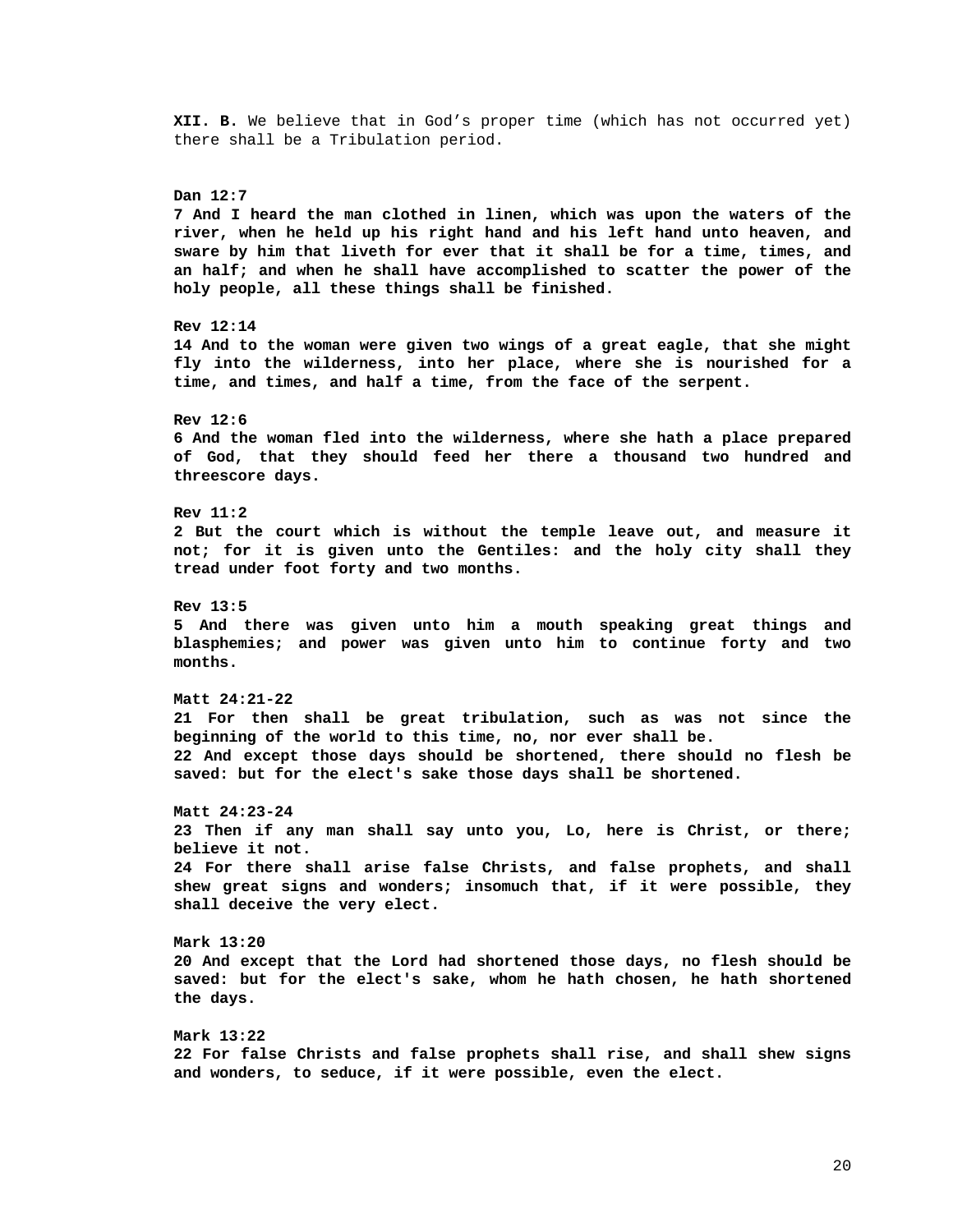**XII. C.** We believe that after the Tribulation the Lord Jesus Christ shall set up His Millennial Kingdom on the earth.

**Rev 20:1-7 1 And I saw an angel come down from heaven, having the key of the bottomless pit and a great chain in his hand. 2 And he laid hold on the dragon, that old serpent, which is the Devil, and Satan, and bound him a thousand years, 3 And cast him into the bottomless pit, and shut him up, and set a seal upon him, that he should deceive the nations no more, till the thousand years should be fulfilled: and after that he must be loosed a little season. 4 And I saw thrones, and they sat upon them, and judgment was given unto them: and I saw the souls of them that were beheaded for the witness of Jesus, and for the word of God, and which had not worshipped the beast, neither his image, neither had received his mark upon their foreheads, or in their hands; and they lived and reigned with Christ a thousand years. 5 But the rest of the dead lived not again until the thousand years were finished. This is the first resurrection. 6 Blessed and holy is he that hath part in the first resurrection: on such the second death hath no power, but they shall be priests of God and of Christ, and shall reign with him a thousand years. 7 And when the thousand years are expired, Satan shall be loosed out of his prison, Mark 13:24-27 24 But in those days, after that tribulation, the sun shall be darkened, and the moon shall not give her light, 25 And the stars of heaven shall fall, and the powers that are in heaven shall be shaken. 26 And then shall they see the Son of man coming in the clouds with great power and glory. 27 And then shall he send his angels, and shall gather together his elect from the four winds, from the uttermost part of the earth to the** 

**uttermost part of heaven.**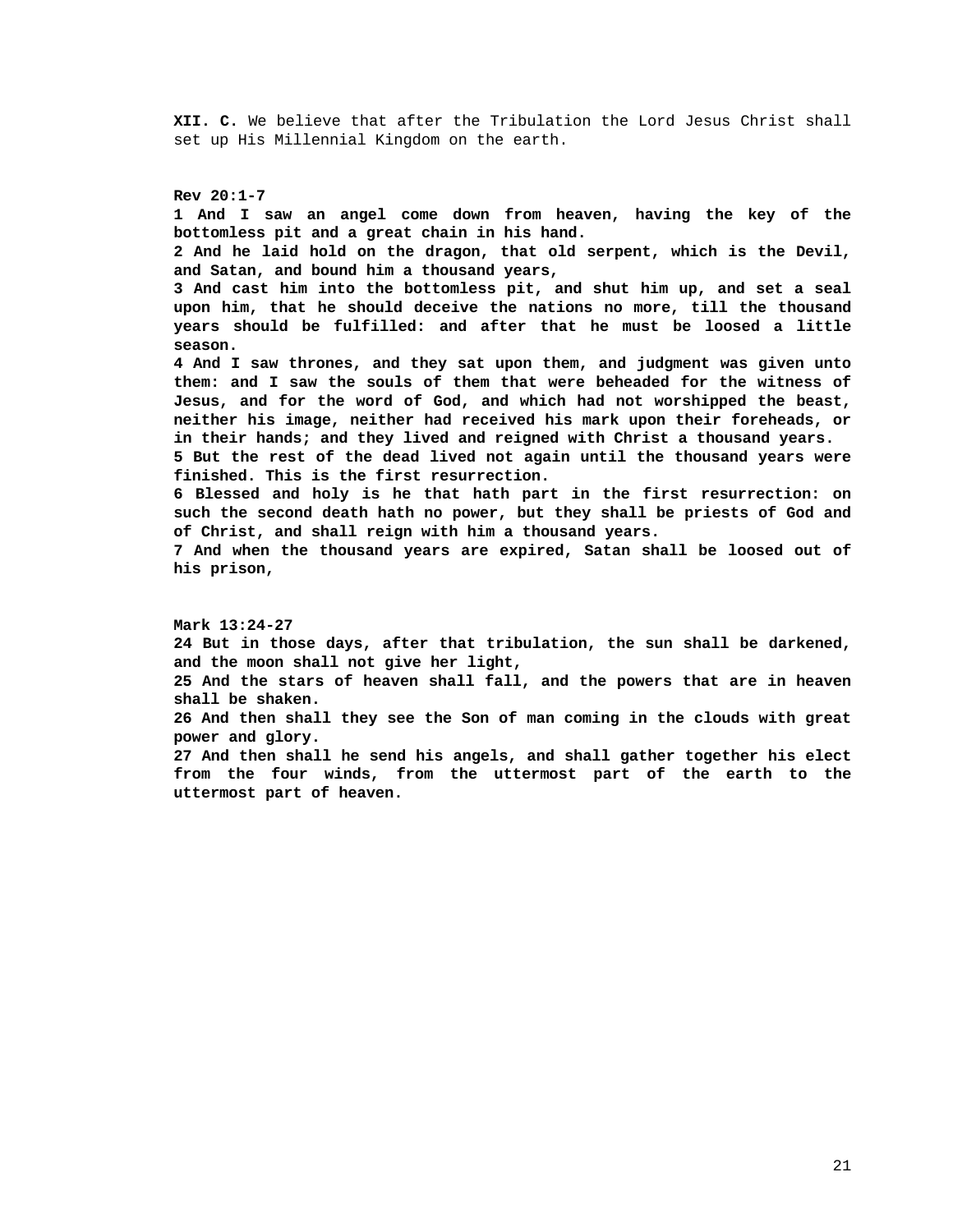**XII. D.** We believe that the bodies of the unregenerate will be resurrected after death to face their eternal judgment from God. God will consign them to eternal fire, contempt, destruction, chains, torment, and punishment. **Heb 9:27 27 And as it is appointed unto men once to die, but after this the judgment: 2 Peter 3:7 7 But the heavens and the earth, which are now, by the same word are kept in store, reserved unto fire against the day of judgment and perdition of ungodly men. Rev 20:12 12 And I saw the dead, small and great, stand before God; and the books were opened: and another book was opened, which is the book of life: and the dead were judged out of those things which were written in the books, according to their works. Rev 20:14-15 14 And death and hell were cast into the lake of fire. This is the second death. 15 And whosoever was not found written in the book of life was cast into the lake of fire. Matt 25:41 41 Then shall he say also unto them on the left hand, Depart from me, ye cursed, into everlasting fire, prepared for the devil and his angels: Matt 25:46 46 And these shall go away into everlasting punishment: but the righteous into life eternal. 2 Thess 2:12 12 That they all might be damned who believed not the truth, but had pleasure in unrighteousness. Matt 23:33 33 Ye serpents, ye generation of vipers, how can ye escape the damnation of hell? Rev 21:8 8 But the fearful, and unbelieving, and the abominable, and murderers, and whoremongers, and sorcerers, and idolaters, and all liars, shall have their part in the lake which burneth with fire and brimstone: which is the second death. Mark 9:43-44 43 And if thy hand offend thee, cut it off: it is better for thee to enter into life maimed, than having two hands to go into hell, into the fire that never shall be quenched:**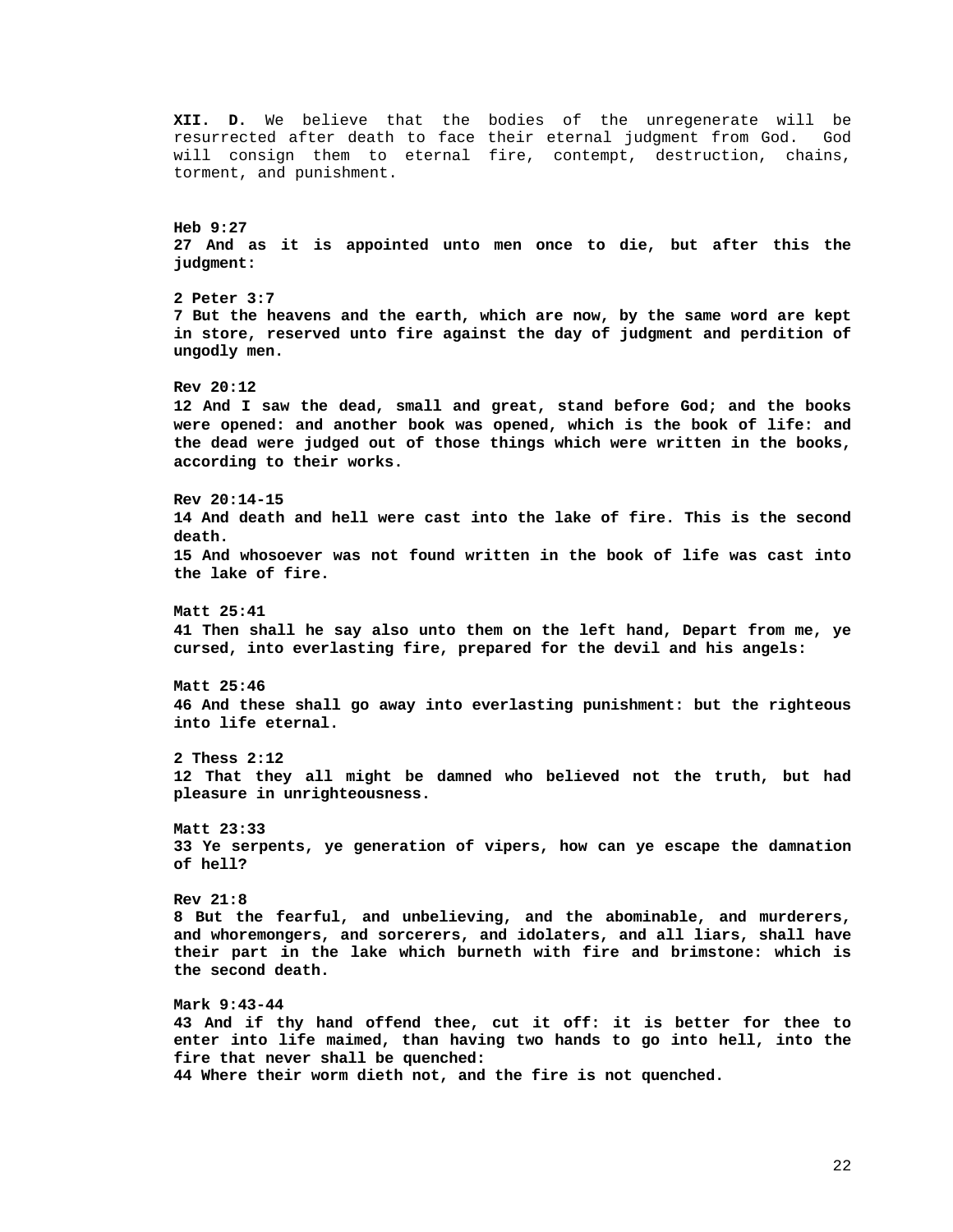consummation when "all the ransomed church of God [will] be saved to sin no more." Final sanctification and glorification await all true believers. God's people will enjoy the presence of God forever in a new heaven and a new earth. **Rom 5:9-10 9 Much more then, being now justified by his blood, we shall be saved from wrath through him. 10 For if, when we were enemies, we were reconciled to God by the death of his Son, much more, being reconciled, we shall be saved by his life. Eph 5:27 27 That he might present it to himself a glorious church, not having spot, or wrinkle, or any such thing; but that it should be holy and without blemish. Rom 8:17 17 And if children, then heirs; heirs of God, and joint-heirs with Christ; if so be that we suffer with him, that we may be also glorified together. Rom 8:29-30 29 For whom he did foreknow, he also did predestinate to be conformed to the image of his Son, that he might be the firstborn among many brethren. 30 Moreover whom he did predestinate, them he also called: and whom he called, them he also justified: and whom he justified, them he also glorified. John 3:16 16 For God so loved the world, that he gave his only begotten Son, that whosoever believeth in him should not perish, but have everlasting life. Isa 65:17 17 For, behold, I create new heavens and a new earth: and the former shall not be remembered, nor come into mind. John 14:2-3 2 In my Father's house are many mansions: if it were not so, I would have told you. I go to prepare a place for you. 3 And if I go and prepare a place for you, I will come again, and receive you unto myself; that where I am, there ye may be also. Rev 21:3-4 3 And I heard a great voice out of heaven saying, Behold, the tabernacle of God is with men, and he will dwell with them, and they shall be his people, and God himself shall be with them, and be their God. 4 And God shall wipe away all tears from their eyes; and there shall be no more death, neither sorrow, nor crying, neither shall there be any more pain: for the former things are passed away.** 

**XII. E.** We believe that the eternal saving work of God will reach its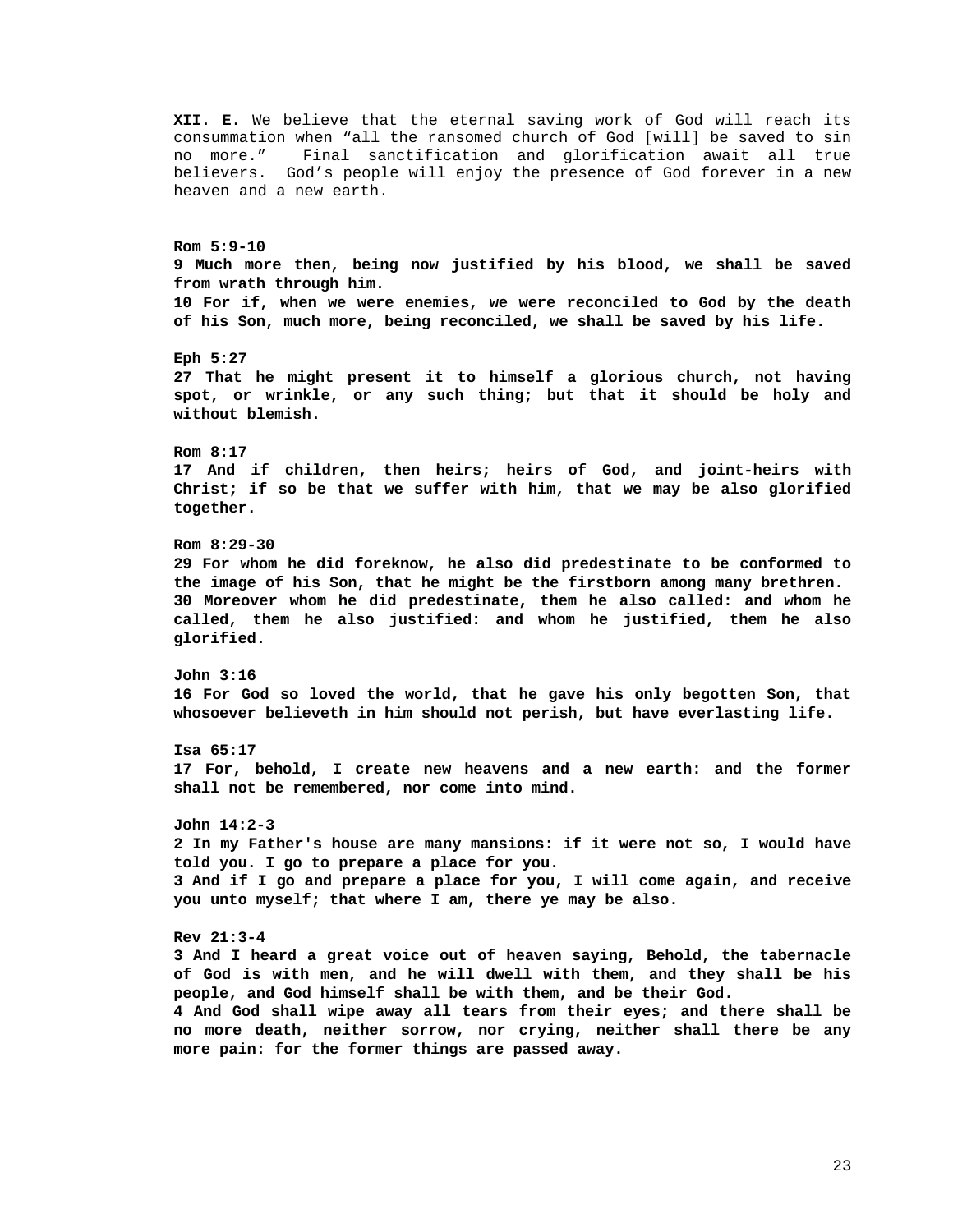# **XIII. HUMAN SEXUALITY:**

**XIII. A.** We believe that God has commanded that no intimate sexual activity be engaged in outside of a marriage between a man and a woman. We believe that any form of homosexuality, lesbianism, bisexuality, bestiality, incest, fornication, adultery, and pornography are sinful perversions of God's gift of sex. We believe that God disapproves of and forbids any attempt to alter one's gender by surgery or appearance.

**Gen 2:24 24 Therefore shall a man leave his father and his mother, and shall cleave unto his wife: and they shall be one flesh. Gen 19:5, 13 5 And they called unto Lot, and said unto him, Where are the men which came in to thee this night? bring them out unto us, that we may know them. 13 For we will destroy this place, because the cry of them is waxen great before the face of the LORD; and the LORD hath sent us to destroy it. Lev 18:22-24 22 Thou shalt not lie with mankind, as with womankind: it is abomination. 23 Neither shalt thou lie with any beast to defile thyself therewith: neither shall any woman stand before a beast to lie down thereto: it is confusion. 24 Defile not ye yourselves in any of these things: for in all these the nations are defiled which I cast out before you: Rom 1:26-27 26 For this cause God gave them up unto vile affections: for even their women did change the natural use into that which is against nature: 27 And likewise also the men, leaving the natural use of the woman, burned in their lust one toward another; men with men working that which is unseemly, and receiving in themselves that recompence of their error which was meet. 1 Cor 6:9 9 Know ye not that the unrighteous shall not inherit the kingdom of God? Be not deceived: neither fornicators, nor idolaters, nor adulterers, nor effeminate, nor abusers of themselves with mankind,** 

**1 Thess 4:3-4 3 For this is the will of God, even your sanctification, that ye should abstain from fornication: 4 That every one of you should know how to possess his vessel in sanctification and honour;** 

**(Additional: Ge26:8-9, Le18:1-30, Ro1:28-29, ICo5:1,9-13, ITh4:1-8, He13:4)**